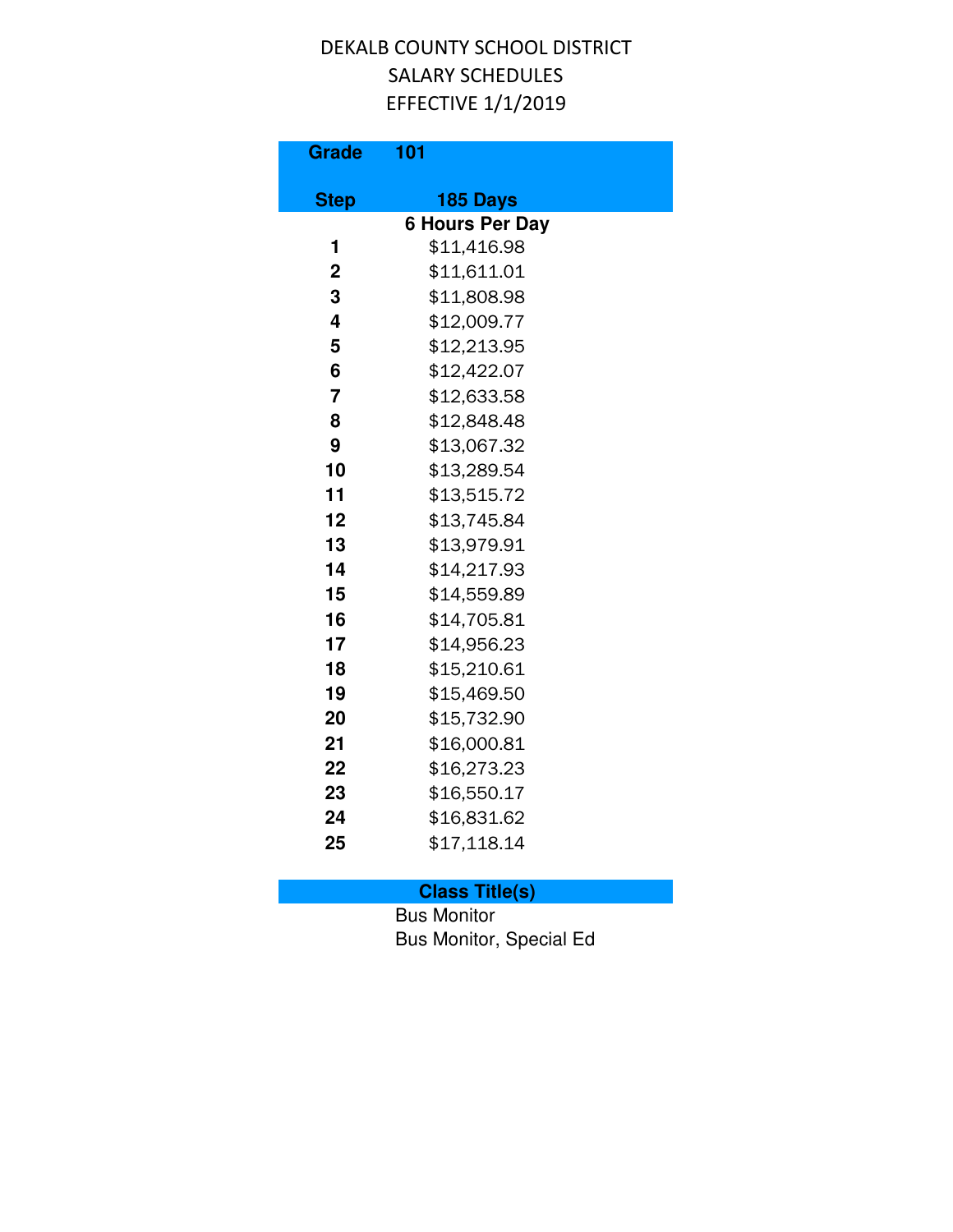| Grade 102      |                        |
|----------------|------------------------|
| <b>Step</b>    | 190 Days               |
|                | <b>8 Hours Per Day</b> |
| 1              | \$42,066.08            |
| $\overline{2}$ | \$42,066.08            |
| 3              | \$42,066.08            |
| 4              | \$42,066.08            |
| 5              | \$42,066.08            |
| 6              | \$42,066.08            |
| 7              | \$42,066.08            |
| 8              | \$42,066.08            |
| 9              | \$42,066.08            |
| 10             | \$42,066.08            |
| 11             | \$42,066.08            |
| 12             | \$42,066.08            |
| 13             | \$42,066.08            |
| 14             | \$42,066.08            |
| 15             | \$42,066.08            |
| 16             | \$42,066.08            |
| 17             | \$42,066.08            |
| 18             | \$42,066.08            |
| 19             | \$42,066.08            |
| 20             | \$42,066.08            |
| 21             | \$42,066.08            |
| 22             | \$42,066.08            |
| 23             | \$42,066.08            |
| 24             | \$42,066.08            |
| 25             | \$42,066.08            |

### **Class Title(s)**

Teacher, Pre-K Non-Cert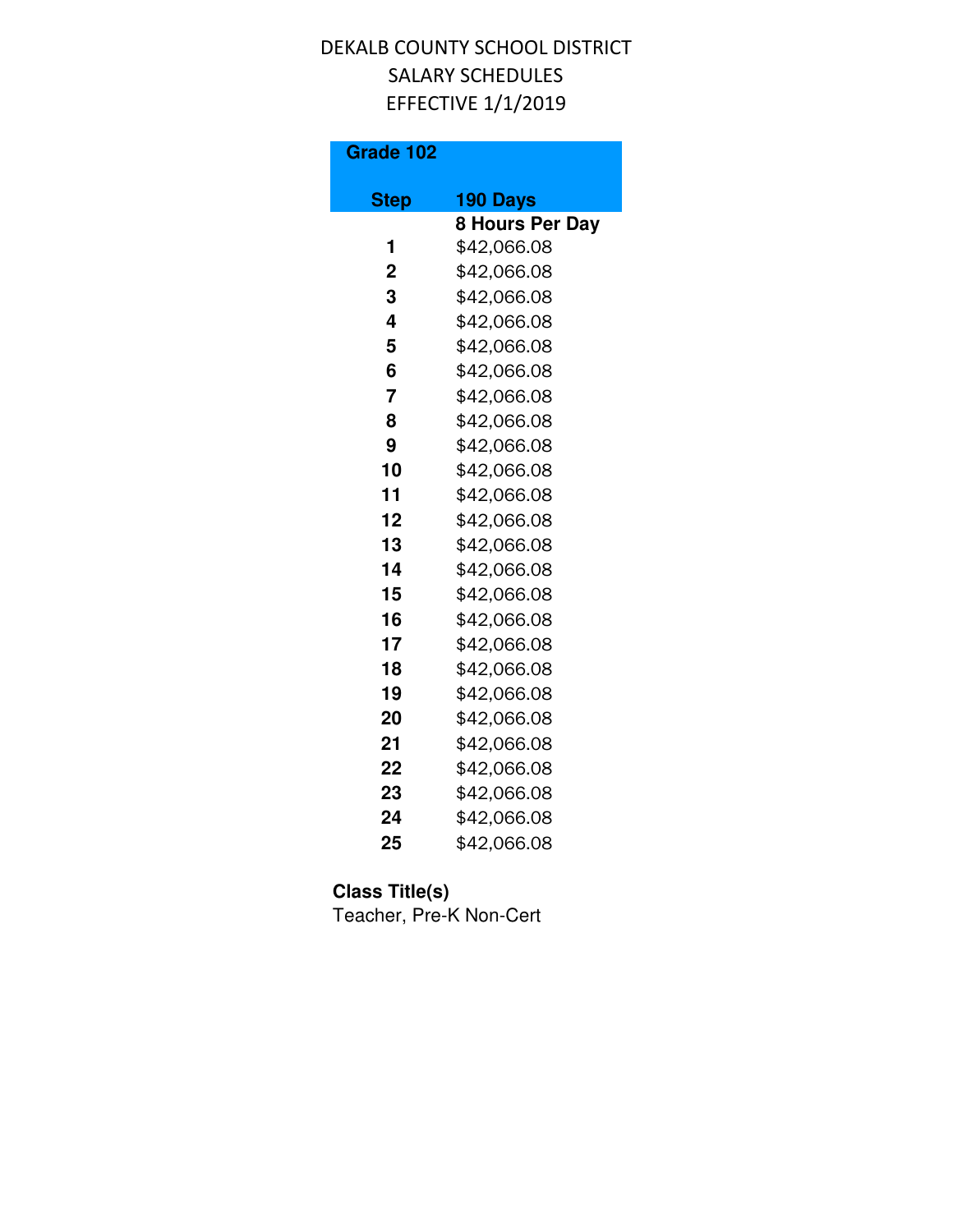| <b>Grade</b>   | 103                    |                          |                        |                   |
|----------------|------------------------|--------------------------|------------------------|-------------------|
| <b>Step</b>    | 185 Days               | 185 Days                 | 185 Days               | 185 Days          |
|                | <b>6 Hours Per Day</b> | <b>6.5 Hours Per Day</b> | <b>7 Hours Per Day</b> | 7.5 Hours Per Day |
| 1              | \$12,586.77            | \$13,635.67              | \$14,684.56            | \$15,733.46       |
| $\mathbf 2$    | \$12,801.10            | \$13,867.86              | \$14,934.61            | \$16,001.37       |
| 3              | \$13,019.38            | \$14,104.32              | \$15,189.27            | \$16,274.22       |
| 4              | \$13,240.47            | \$14,343.85              | \$15,447.22            | \$16,550.59       |
| 5              | \$13,466.08            | \$14,588.26              | \$15,710.43            | \$16,832.60       |
| $6\phantom{1}$ | \$13,695.08            | \$14,836.33              | \$15,977.59            | \$17,118.85       |
| $\overline{7}$ | \$13,928.58            | \$15,089.30              | \$16,250.01            | \$17,410.73       |
| 8              | \$14,165.47            | \$15,345.93              | \$16,526.38            | \$17,706.84       |
| 9              | \$14,406.31            | \$15,606.84              | \$16,807.36            | \$18,007.89       |
| 10             | \$14,651.66            | \$15,872.63              | \$17,093.61            | \$18,314.58       |
| 11             | \$14,900.96            | \$16,142.71              | \$17,384.45            | \$18,626.20       |
| 12             | \$15,154.77            | \$16,417.67              | \$17,680.57            | \$18,943.46       |
| 13             | \$15,412.53            | \$16,696.91              | \$17,981.29            | \$19,265.66       |
| 14             | \$15,674.80            | \$16,981.04              | \$18,287.27            | \$19,593.50       |
| 15             | \$15,941.59            | \$17,270.05              | \$18,598.52            | \$19,926.98       |
| 16             | \$16,213.45            | \$17,564.57              | \$18,915.69            | \$20,266.81       |
| 17             | \$16,489.25            | \$17,863.36              | \$19,237.46            | \$20,611.57       |
| 18             | \$16,769.57            | \$18,167.04              | \$19,564.50            | \$20,961.97       |
| 19             | \$17,055.53            | \$18,476.83              | \$19,898.12            | \$21,319.42       |
| 20             | \$17,345.44            | \$18,790.90              | \$20,236.35            | \$21,681.80       |
| 21             | \$17,640.99            | \$19,111.07              | \$20,581.16            | \$22,051.24       |
| 22             | \$17,941.05            | \$19,436.14              | \$20,931.23            | \$22,426.31       |
| 23             | \$18,246.19            | \$19,766.70              | \$21,287.22            | \$22,807.74       |
| 24             | \$18,556.97            | \$20,103.38              | \$21,649.79            | \$23,196.21       |
| 25             | \$18,872.82            | \$20,445.56              | \$22,018.29            | \$23,591.03       |
|                |                        |                          |                        |                   |

**Class Title(s)**

Assistant I, Food Service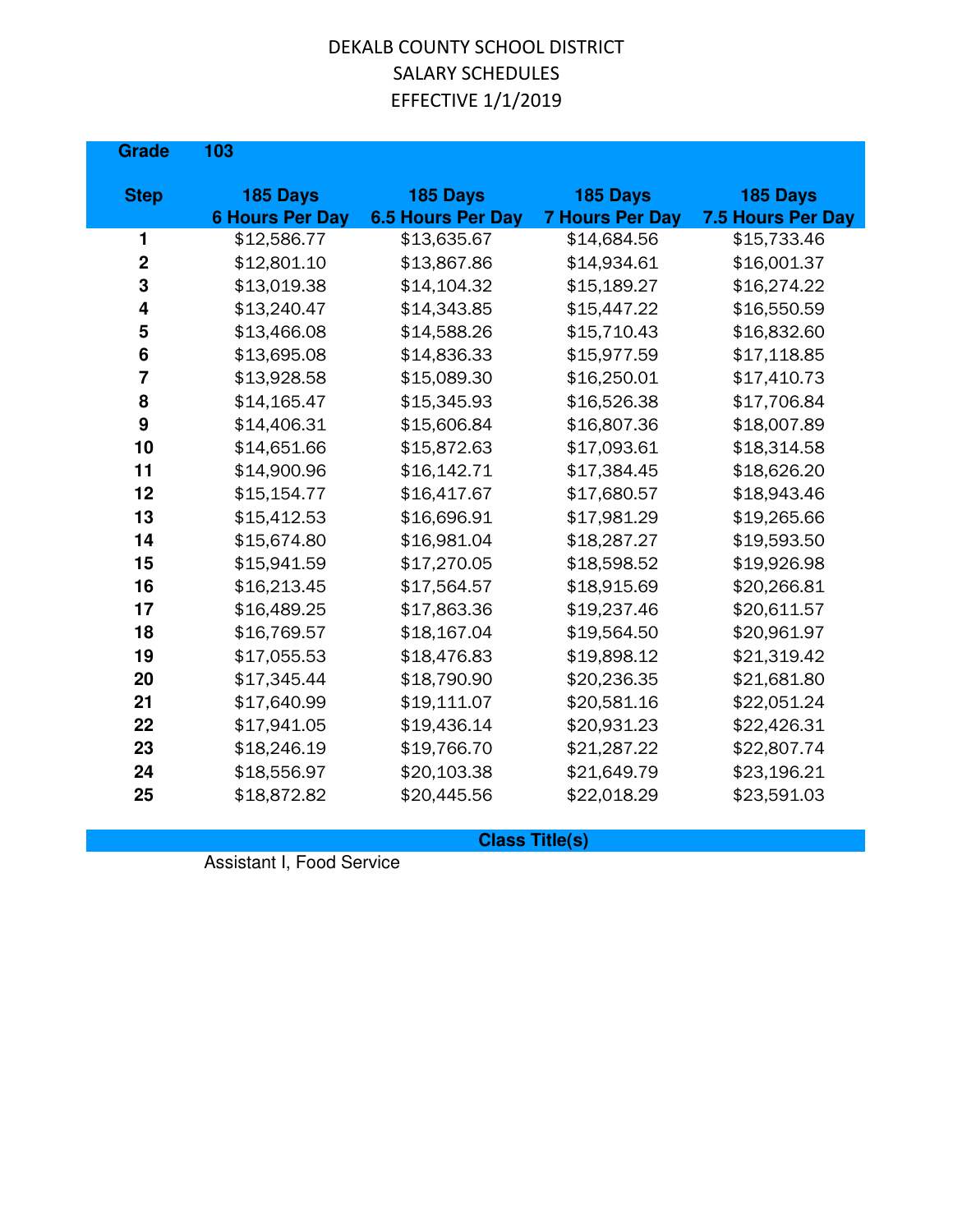| Grade 106       |                        |                 |                 |                 |
|-----------------|------------------------|-----------------|-----------------|-----------------|
|                 |                        |                 |                 |                 |
| <b>Step</b>     | 185 Days               | 186 Days        | 199 Days        | 246 Days        |
|                 | <b>7 Hours Per Day</b> | 8 Hours Per Day | 8 Hours Per Day | 8 Hours Per Day |
| 1               | \$16,999.51            | \$19,533.02     | \$20,898.24     | \$25,834.00     |
| $\overline{2}$  | \$17,289.04            | \$19,865.71     | \$21,254.17     | \$26,274.00     |
| 3               | \$17,583.18            | \$20,203.68     | \$21,615.77     | \$26,721.00     |
| 4               | \$17,882.58            | \$20,547.71     | \$21,983.84     | \$27,176.00     |
| 5               | \$18,186.59            | \$20,897.02     | \$22,357.57     | \$27,638.00     |
| $6\phantom{1}6$ | \$18,496.52            | \$21,253.15     | \$22,738.58     | \$28,109.00     |
| $\overline{7}$  | \$18,811.06            | \$21,614.56     | \$23,125.26     | \$28,587.00     |
| 8               | \$19,131.52            | \$21,982.78     | \$23,519.21     | \$29,074.00     |
| 9               | \$19,457.24            | \$22,357.05     | \$23,919.64     | \$29,569.00     |
| 10              | \$19,788.23            | \$22,737.37     | \$24,326.54     | \$30,072.00     |
| 11              | \$20,125.14            | \$23,124.49     | \$24,740.72     | \$30,584.00     |
| 12              | \$20,467.32            | \$23,517.66     | \$25,161.37     | \$31,104.00     |
| 13              | \$20,816.07            | \$23,918.39     | \$25,590.11     | \$31,634.00     |
| 14              | \$21,170.09            | \$24,325.17     | \$26,025.32     | \$32,172.00     |
| 15              | \$21,530.69            | \$24,739.51     | \$26,468.62     | \$32,720.00     |
| 16              | \$21,897.21            | \$25,160.66     | \$26,919.20     | \$33,277.00     |
| 17              | \$22,269.66            | \$25,588.61     | \$27,377.06     | \$33,843.00     |
| 18              | \$22,648.68            | \$26,024.12     | \$27,843.01     | \$34,419.00     |
| 19              | \$23,034.29            | \$26,467.20     | \$28,317.05     | \$35,005.00     |
| 20              | \$23,426.47            | \$26,917.83     | \$28,799.18     | \$35,601.00     |
| 21              | \$23,825.24            | \$27,376.02     | \$29,289.40     | \$36,207.00     |
| 22              | \$24,230.58            | \$27,841.78     | \$29,787.71     | \$36,823.00     |
| 23              | \$24,643.17            | \$28,315.85     | \$30,294.92     | \$37,450.00     |
| 24              | \$25,062.33            | \$28,797.49     | \$30,810.22     | \$38,087.00     |
| 25              | \$25,488.73            | \$29,287.44     | \$31,334.41     | \$38,735.00     |

#### **Class Title(s)**

Assistant, Project Clerk I, School Nutrition Clerk I, Transportation Clerk I, Typist Custodian Food Service Asst Mgr. Laborer, Grounds Manager, Assistant School Nutr Paraprofessional - PreK Receptionist, ASEDP funded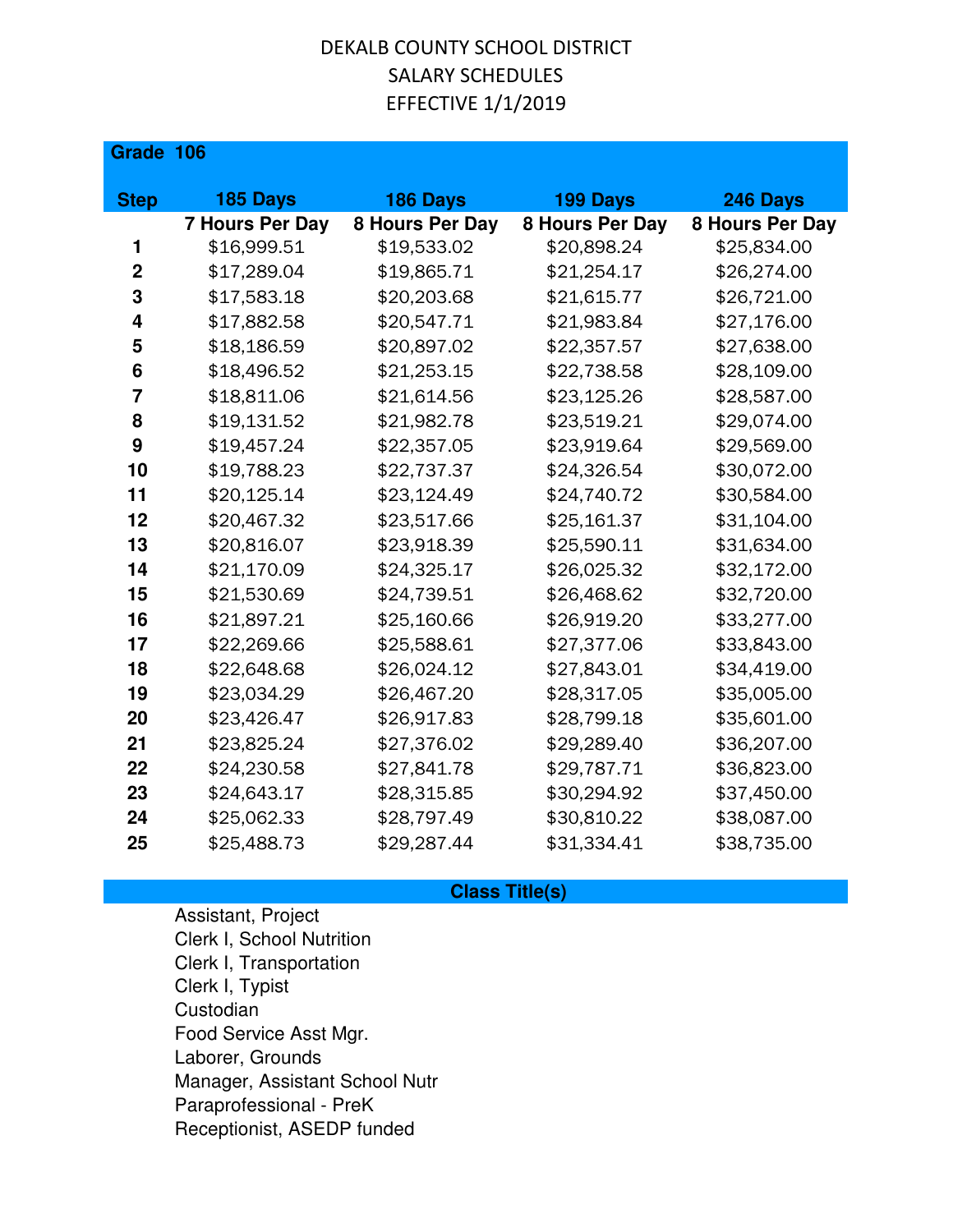| Grade 107      |                 |                 |                 |
|----------------|-----------------|-----------------|-----------------|
| <b>Step</b>    | 186 Days        | 199 Days        | 246 Days        |
|                | 8 Hours Per Day | 8 Hours Per Day | 8 Hours Per Day |
| 1              | \$20,509.90     | \$21,943.39     | \$27,126.00     |
| $\overline{2}$ | \$20,858.46     | \$22,316.31     | \$27,587.00     |
| 3              | \$21,213.83     | \$22,696.52     | \$28,057.00     |
| 4              | \$21,574.49     | \$23,082.38     | \$28,534.00     |
| 5              | \$21,941.95     | \$23,475.53     | \$29,020.00     |
| 6              | \$22,315.46     | \$23,875.15     | \$29,514.00     |
| 7              | \$22,695.02     | \$24,281.24     | \$30,016.00     |
| 8              | \$23,081.39     | \$24,694.61     | \$30,527.00     |
| 9              | \$23,474.56     | \$25,115.26     | \$31,047.00     |
| 10             | \$23,873.78     | \$25,542.38     | \$31,575.00     |
| 11             | \$24,280.56     | \$25,977.59     | \$32,113.00     |
| 12             | \$24,693.39     | \$26,419.27     | \$32,659.00     |
| 13             | \$25,113.78     | \$26,869.04     | \$33,215.00     |
| 14             | \$25,541.73     | \$27,326.91     | \$33,781.00     |
| 15             | \$25,976.49     | \$27,792.05     | \$34,356.00     |
| 16             | \$26,418.05     | \$28,264.47     | \$34,940.00     |
| 17             | \$26,867.93     | \$28,745.79     | \$35,535.00     |
| 18             | \$27,325.37     | \$29,235.20     | \$36,140.00     |
| 19             | \$27,790.37     | \$29,732.70     | \$36,755.00     |
| 20             | \$28,263.68     | \$30,239.10     | \$37,381.00     |
| 21             | \$28,744.56     | \$30,753.59     | \$38,017.00     |
| 22             | \$29,233.76     | \$31,276.98     | \$38,664.00     |
| 23             | \$29,731.27     | \$31,809.26     | \$39,322.00     |
| 24             | \$30,237.10     | \$32,350.44     | \$39,991.00     |
| 25             | \$30,752.00     | \$32,901.33     | \$40,672.00     |

### **Class Title(s)**

Paraprofessional Liaison, Bilingual Instruction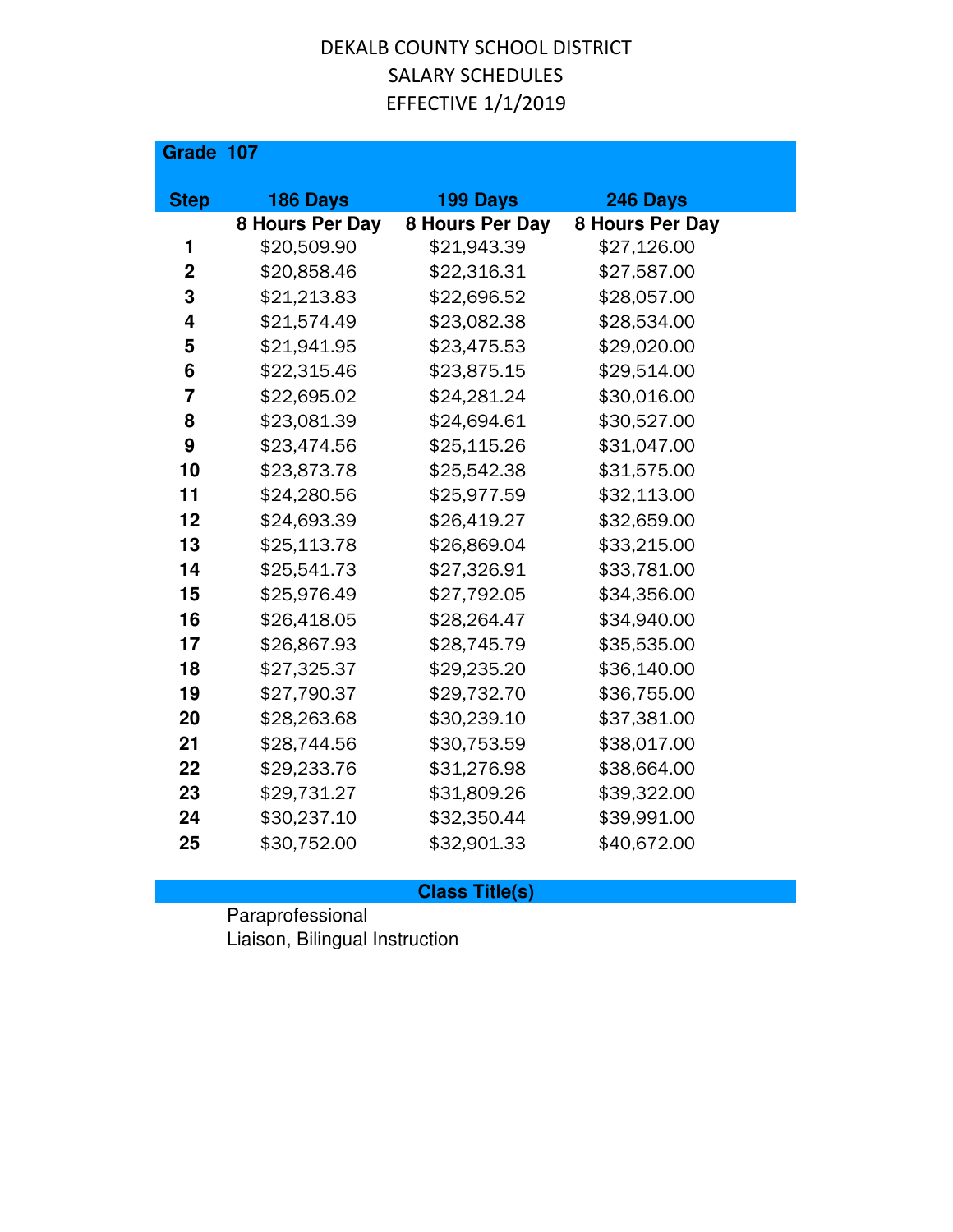| Grade 108        |                        |                        |  |
|------------------|------------------------|------------------------|--|
| <b>Step</b>      | 199 Days               | 246 Days               |  |
|                  | <b>8 Hours Per Day</b> | <b>8 Hours Per Day</b> |  |
| 1                | \$23,040.32            | \$28,482.00            |  |
| $\boldsymbol{2}$ | \$23,432.65            | \$28,967.00            |  |
| 3                | \$23,831.46            | \$29,460.00            |  |
| 4                | \$24,236.74            | \$29,961.00            |  |
| 5                | \$24,649.30            | \$30,471.00            |  |
| 6                | \$25,069.15            | \$30,990.00            |  |
| 7                | \$25,495.46            | \$31,517.00            |  |
| 8                | \$25,929.86            | \$32,054.00            |  |
| 9                | \$26,370.74            | \$32,599.00            |  |
| 10               | \$26,819.70            | \$33,154.00            |  |
| 11               | \$27,275.94            | \$33,718.00            |  |
| 12               | \$27,740.28            | \$34,292.00            |  |
| 13               | \$28,212.70            | \$34,876.00            |  |
| 14               | \$28,693.21            | \$35,470.00            |  |
| 15               | \$29,181.00            | \$36,073.00            |  |
| 16               | \$29,677.70            | \$36,687.00            |  |
| 17               | \$30,183.28            | \$37,312.00            |  |
| 18               | \$30,696.96            | \$37,947.00            |  |
| 19               | \$31,219.54            | \$38,593.00            |  |
| 20               | \$31,751.02            | \$39,250.00            |  |
| 21               | \$32,291.39            | \$39,918.00            |  |
| 22               | \$32,840.66            | \$40,597.00            |  |
| 23               | \$33,399.64            | \$41,288.00            |  |
| 24               | \$33,968.33            | \$41,991.00            |  |
| 25               | \$34,546.72            | \$42,706.00            |  |

| Assistant, School Office | Custodian, Head                |
|--------------------------|--------------------------------|
| Attendant II, Buses      | Helper, Delivery/Warehousing   |
| Clerk II, Mail           | Helper, Maintenance            |
| Clerk II, Psych Services | Operator, Light Equipment      |
| Clerk II, Records        | <b>Preventive Maint - HVAC</b> |
| Clerk II, School Options |                                |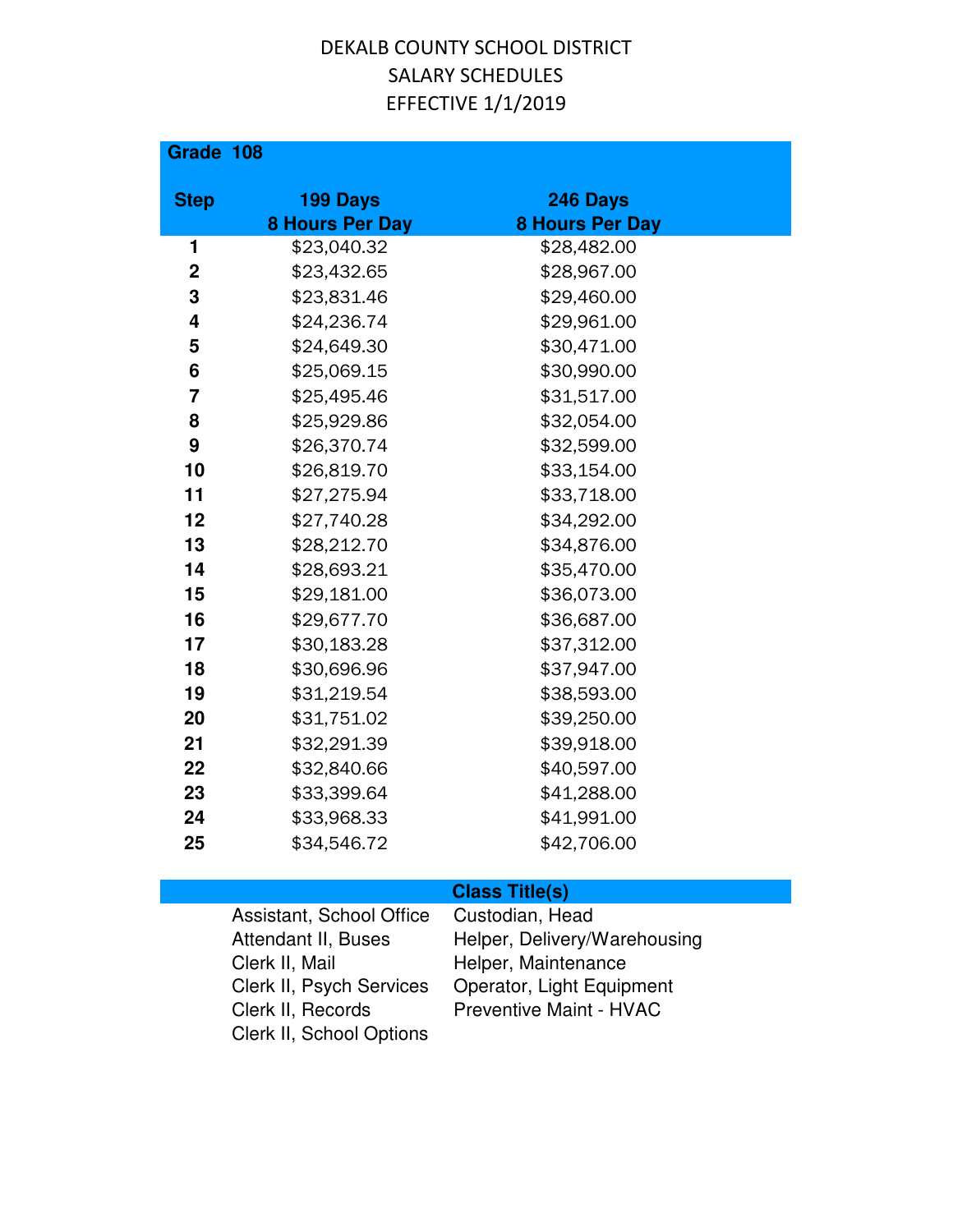| Grade 109   |                 |                 |                 |
|-------------|-----------------|-----------------|-----------------|
| <b>Step</b> | <b>186 Days</b> | 199 Days        | 246 Days        |
|             | 8 Hours Per Day | 8 Hours Per Day | 8 Hours Per Day |
| 1           | \$22,611.85     | \$24,192.25     | \$29,906.00     |
| $\mathbf 2$ | \$22,996.71     | \$24,604.00     | \$30,415.00     |
| 3           | \$23,388.37     | \$25,023.04     | \$30,933.00     |
| 4           | \$23,786.07     | \$25,448.54     | \$31,459.00     |
| 5           | \$24,191.34     | \$25,882.13     | \$31,995.00     |
| 6           | \$24,602.66     | \$26,322.20     | \$32,539.00     |
| 7           | \$25,021.54     | \$26,770.35     | \$33,093.00     |
| 8           | \$25,447.22     | \$27,225.79     | \$33,656.00     |
| 9           | \$25,880.46     | \$27,689.31     | \$34,229.00     |
| 10          | \$26,321.27     | \$28,160.93     | \$34,812.00     |
| 11          | \$26,768.88     | \$28,639.82     | \$35,404.00     |
| 12          | \$27,224.80     | \$29,127.61     | \$36,007.00     |
| 13          | \$27,688.29     | \$29,623.50     | \$36,620.00     |
| 14          | \$28,159.34     | \$30,127.47     | \$37,243.00     |
| 15          | \$28,638.71     | \$30,640.34     | \$37,877.00     |
| 16          | \$29,126.39     | \$31,162.11     | \$38,522.00     |
| 17          | \$29,621.63     | \$31,691.96     | \$39,177.00     |
| 18          | \$30,125.95     | \$32,231.53     | \$39,844.00     |
| 19          | \$30,638.59     | \$32,779.99     | \$40,522.00     |
| 20          | \$31,160.29     | \$33,338.16     | \$41,212.00     |
| 21          | \$31,691.07     | \$33,906.04     | \$41,914.00     |
| 22          | \$32,230.17     | \$34,482.82     | \$42,627.00     |
| 23          | \$32,779.10     | \$35,070.11     | \$43,353.00     |
| 24          | \$33,337.10     | \$35,667.11     | \$44,091.00     |
| 25          | \$33,904.17     | \$36,273.82     | \$44,841.00     |

### **Class Title(s)**

Liaison, Parent TI-Part A Receptionist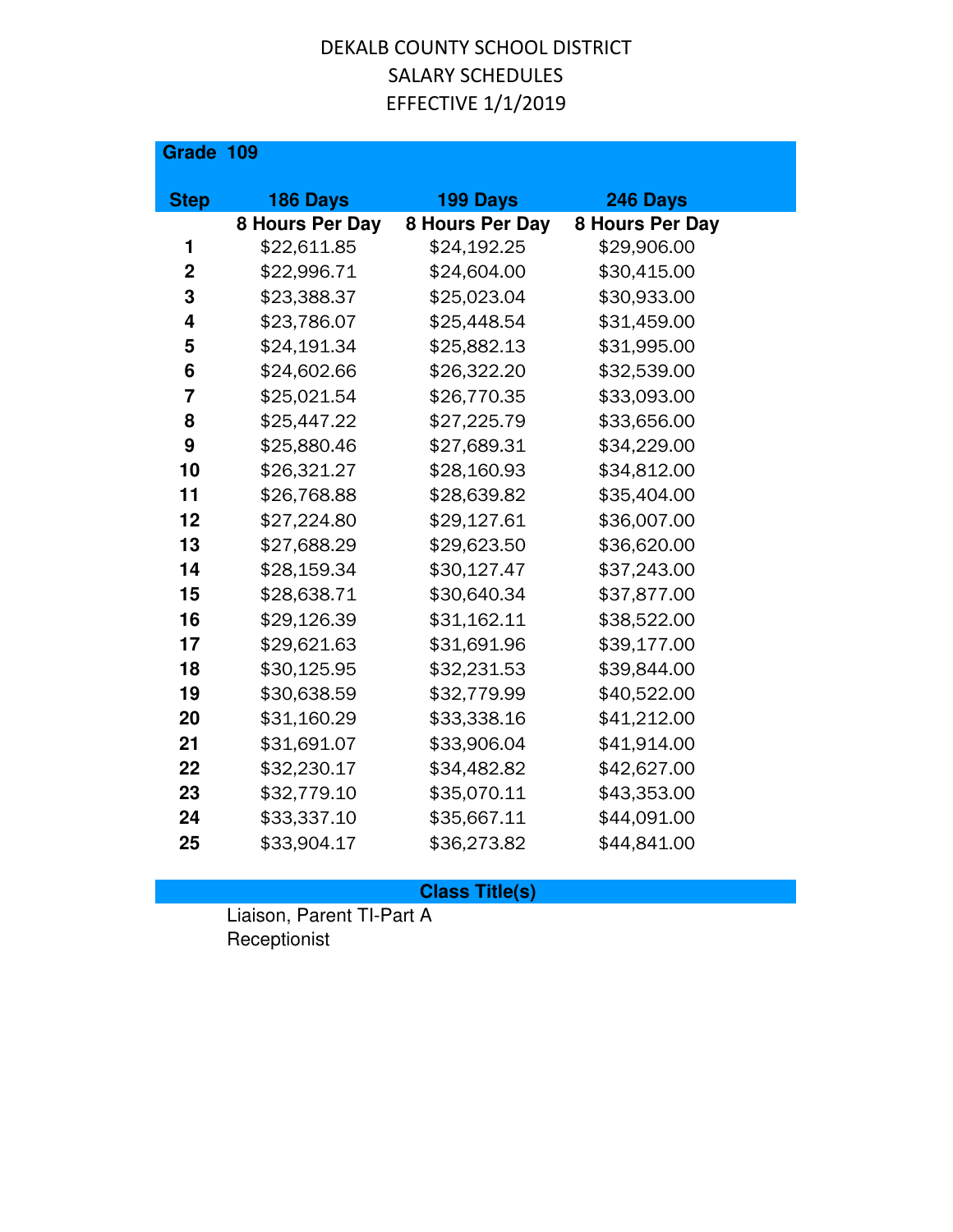| <b>Grade</b>   | 110                                |                             |
|----------------|------------------------------------|-----------------------------|
|                |                                    |                             |
| <b>Step</b>    | 180 Days<br><b>6 Hours Per Day</b> | 246 Days<br>8 Hours Per Day |
| 1              | \$17,232.26                        | \$31,401.00                 |
| $\overline{2}$ | \$17,525.85                        | \$31,936.00                 |
| 3              | \$17,823.84                        | \$32,479.00                 |
| 4              | \$18,127.32                        | \$33,032.00                 |
| 5              | \$18,435.73                        | \$33,594.00                 |
| 6              | \$18,749.63                        | \$34,166.00                 |
| $\overline{7}$ | \$19,069.02                        | \$34,748.00                 |
| 8              | \$19,393.35                        | \$35,339.00                 |
| 9              | \$19,723.72                        | \$35,941.00                 |
| 10             | \$20,059.02                        | \$36,552.00                 |
| 11             | \$20,400.91                        | \$37,175.00                 |
| 12             | \$20,747.74                        | \$37,807.00                 |
| 13             | \$21,101.16                        | \$38,451.00                 |
| 14             | \$21,460.06                        | \$39,105.00                 |
| 15             | \$21,825.55                        | \$39,771.00                 |
| 16             | \$22,197.07                        | \$40,448.00                 |
| 17             | \$22,574.63                        | \$41,136.00                 |
| 18             | \$22,959.33                        | \$41,837.00                 |
| 19             | \$23,350.06                        | \$42,549.00                 |
| 20             | \$23,747.38                        | \$43,273.00                 |
| 21             | \$24,151.28                        | \$44,009.00                 |
| 22             | \$24,562.32                        | \$44,758.00                 |
| 23             | \$24,980.49                        | \$45,520.00                 |
| 24             | \$25,405.79                        | \$46,295.00                 |
| 25             | \$25,838.23                        | \$47,083.00                 |

#### **Class Title(s)**

Building Maintenance Worker Bus Driver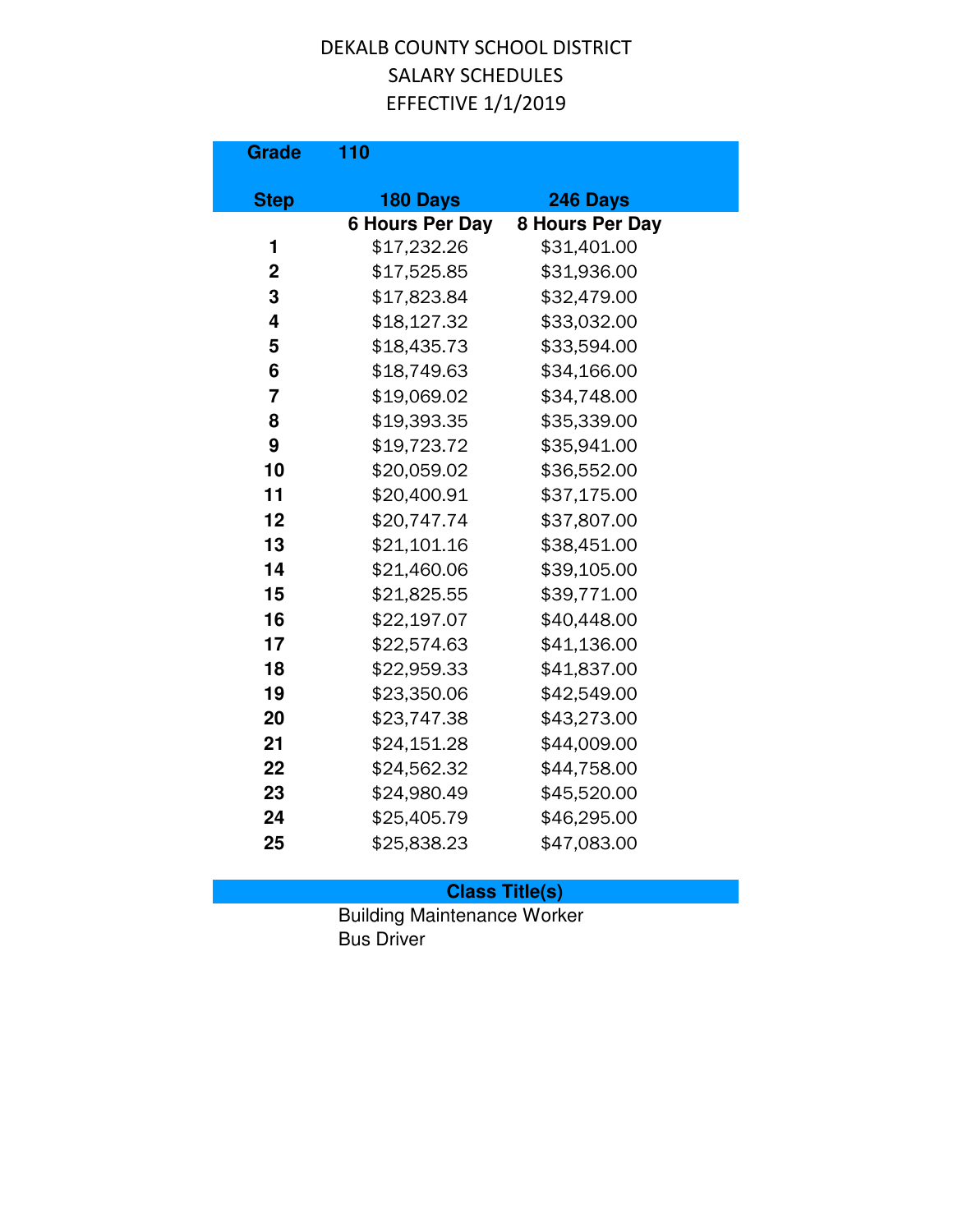| <b>Grade</b>     | 111                                   |                                       |                                       |  |
|------------------|---------------------------------------|---------------------------------------|---------------------------------------|--|
| <b>Step</b>      | 186 Days                              | 199 Days                              | 246 Days                              |  |
| 1                | <b>8 Hours Per Day</b><br>\$24,929.29 | <b>8 Hours Per Day</b><br>\$26,671.66 | <b>8 Hours Per Day</b><br>\$32,971.00 |  |
| $\boldsymbol{2}$ | \$25,354.22                           | \$27,126.29                           | \$33,533.00                           |  |
| 3                | \$25,785.20                           | \$27,587.39                           | \$34,103.00                           |  |
| 4                | \$26,224.49                           | \$28,057.38                           | \$34,684.00                           |  |
|                  |                                       |                                       |                                       |  |
| 5                | \$26,670.59                           | \$28,534.66                           | \$35,274.00                           |  |
| 6                | \$27,125.00                           | \$29,020.83                           | \$35,875.00                           |  |
| $\overline{7}$   | \$27,586.22                           | \$29,514.29                           | \$36,485.00                           |  |
| 8                | \$28,055.76                           | \$30,016.64                           | \$37,106.00                           |  |
| $\boldsymbol{9}$ | \$28,533.61                           | \$30,527.89                           | \$37,738.00                           |  |
| 10               | \$29,019.02                           | \$31,047.24                           | \$38,380.00                           |  |
| 11               | \$29,512.76                           | \$31,575.48                           | \$39,033.00                           |  |
| 12               | \$30,015.56                           | \$32,113.42                           | \$39,698.00                           |  |
| 13               | \$30,525.93                           | \$32,659.46                           | \$40,373.00                           |  |
| 14               | \$31,046.12                           | \$33,216.01                           | \$41,061.00                           |  |
| 15               | \$31,574.63                           | \$33,781.46                           | \$41,760.00                           |  |
| 16               | \$32,111.46                           | \$34,355.81                           | \$42,470.00                           |  |
| 17               | \$32,658.12                           | \$34,940.68                           | \$43,193.00                           |  |
| 18               | \$33,213.85                           | \$35,535.25                           | \$43,928.00                           |  |
| 19               | \$33,779.41                           | \$36,140.34                           | \$44,676.00                           |  |
| 20               | \$34,354.05                           | \$36,755.14                           | \$45,436.00                           |  |
| 21               | \$34,939.27                           | \$37,381.26                           | \$46,210.00                           |  |
| 22               | \$35,533.56                           | \$38,017.09                           | \$46,996.00                           |  |
| 23               | \$36,138.44                           | \$38,664.24                           | \$47,796.00                           |  |
| 24               | \$36,753.90                           | \$39,322.72                           | \$48,610.00                           |  |
| 25               | \$37,379.20                           | \$39,991.72                           | \$49,437.00                           |  |

#### **Class Title(s)**

Assistant, Prof. Learning **Landscaper** Attendant, Pest Control Printer/Binder Call Center Agent **Call Center Agent** School Healthcare Worker Data Clerk Title I Trainer, Field Driver/Operator Delivery Truck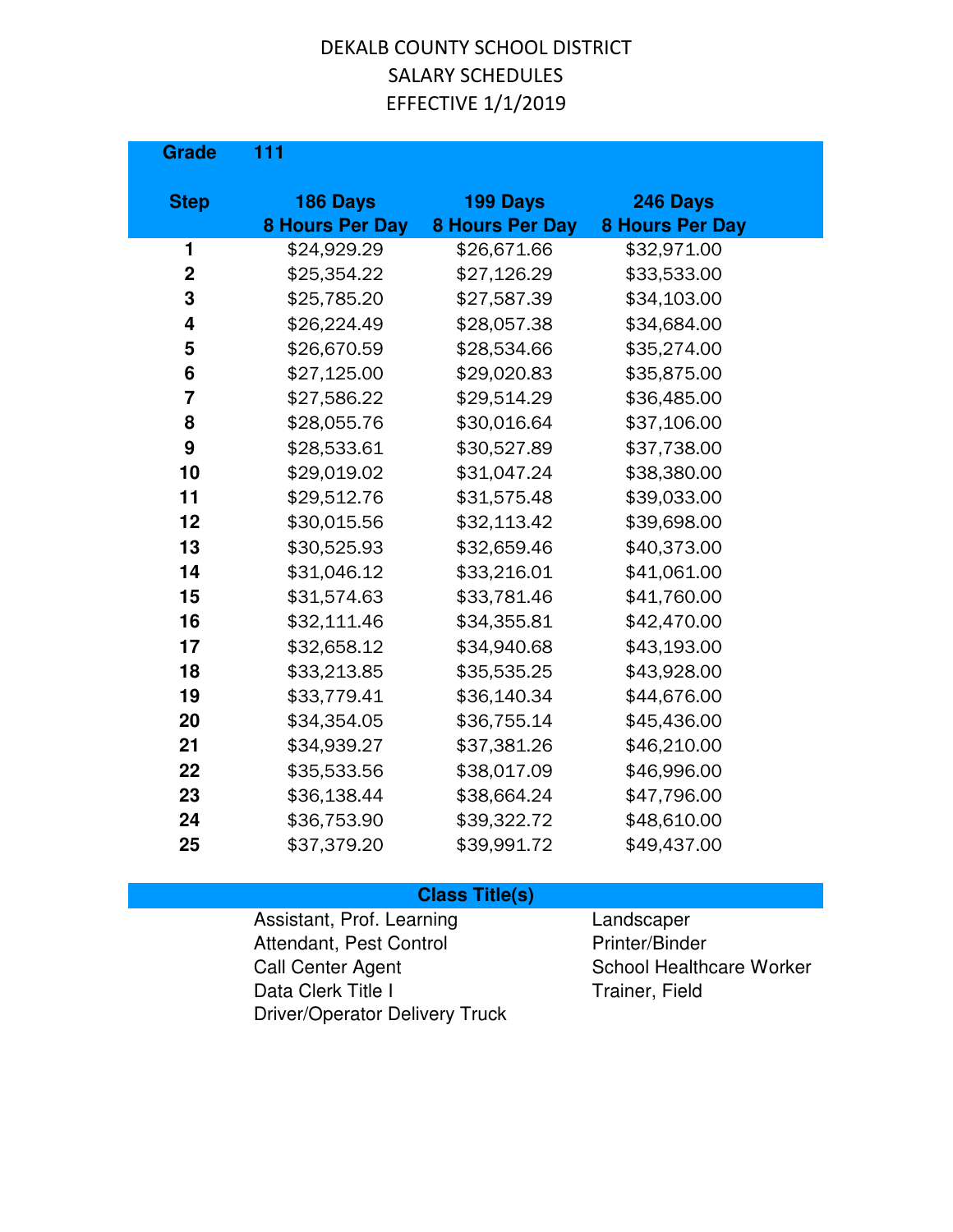| <b>Grade</b>   | 112                                |                                    |                                    |                                    |
|----------------|------------------------------------|------------------------------------|------------------------------------|------------------------------------|
| <b>Step</b>    | 186 Days<br><b>8 Hours Per Day</b> | 199 Days<br><b>8 Hours Per Day</b> | 213 Days<br><b>8 Hours Per Day</b> | 246 Days<br><b>8 Hours Per Day</b> |
| 1              | \$26,176.10                        | \$28,005.61                        | \$29,975.85                        | \$34,620.00                        |
| $\mathbf 2$    | \$26,621.44                        | \$28,482.08                        | \$30,485.84                        | \$35,209.00                        |
| 3              | \$27,075.10                        | \$28,967.44                        | \$31,005.35                        | \$35,809.00                        |
| 4              | \$27,535.56                        | \$29,460.09                        | \$31,532.66                        | \$36,418.00                        |
| 5              | \$28,004.34                        | \$29,961.63                        | \$32,069.49                        | \$37,038.00                        |
| 6              | \$28,480.68                        | \$30,471.27                        | \$32,614.98                        | \$37,668.00                        |
| $\overline{7}$ | \$28,965.34                        | \$30,989.80                        | \$33,169.99                        | \$38,309.00                        |
| 8              | \$29,459.07                        | \$31,518.04                        | \$33,735.39                        | \$38,962.00                        |
| 9              | \$29,960.37                        | \$32,054.37                        | \$34,309.45                        | \$39,625.00                        |
| 10             | \$30,469.98                        | \$32,599.60                        | \$34,893.04                        | \$40,299.00                        |
| 11             | \$30,988.66                        | \$33,154.53                        | \$35,487.01                        | \$40,985.00                        |
| 12             | \$31,516.41                        | \$33,719.17                        | \$36,091.38                        | \$41,683.00                        |
| 13             | \$32,052.49                        | \$34,292.72                        | \$36,705.27                        | \$42,392.00                        |
| 14             | \$32,598.39                        | \$34,876.77                        | \$37,330.41                        | \$43,114.00                        |
| 15             | \$33,152.61                        | \$35,469.73                        | \$37,965.09                        | \$43,847.00                        |
| 16             | \$33,717.41                        | \$36,074.01                        | \$38,611.88                        | \$44,594.00                        |
| 17             | \$34,291.29                        | \$36,688.00                        | \$39,269.06                        | \$45,353.00                        |
| 18             | \$34,875.00                        | \$37,312.50                        | \$39,937.50                        | \$46,125.00                        |
| 19             | \$35,468.54                        | \$37,947.52                        | \$40,617.20                        | \$46,910.00                        |
| 20             | \$36,071.90                        | \$38,593.06                        | \$41,308.15                        | \$47,708.00                        |
| 21             | \$36,685.85                        | \$39,249.92                        | \$42,011.22                        | \$48,520.00                        |
| 22             | \$37,310.39                        | \$39,918.11                        | \$42,726.41                        | \$49,346.00                        |
| 23             | \$37,945.51                        | \$40,597.62                        | \$43,453.73                        | \$50,186.00                        |
| 24             | \$38,591.22                        | \$41,288.46                        | \$44,193.17                        | \$51,040.00                        |
| 25             | \$39,248.27                        | \$41,991.43                        | \$44,945.60                        | \$51,909.00                        |

| Assistant, Library Media    | Clerk III, Purchasing          |
|-----------------------------|--------------------------------|
| Bookkeeper                  | Clerk III, Routing             |
| Clerk III, Accounts Payable | Clerk III, Safety and Training |
| Clerk III, Data Entry       | Clerk III, Shipping            |
| Clerk III, Dispatch         | Registrar                      |
| Clerk III, Insurance        | Secretary                      |
| Clerk III, Payroll          |                                |
|                             |                                |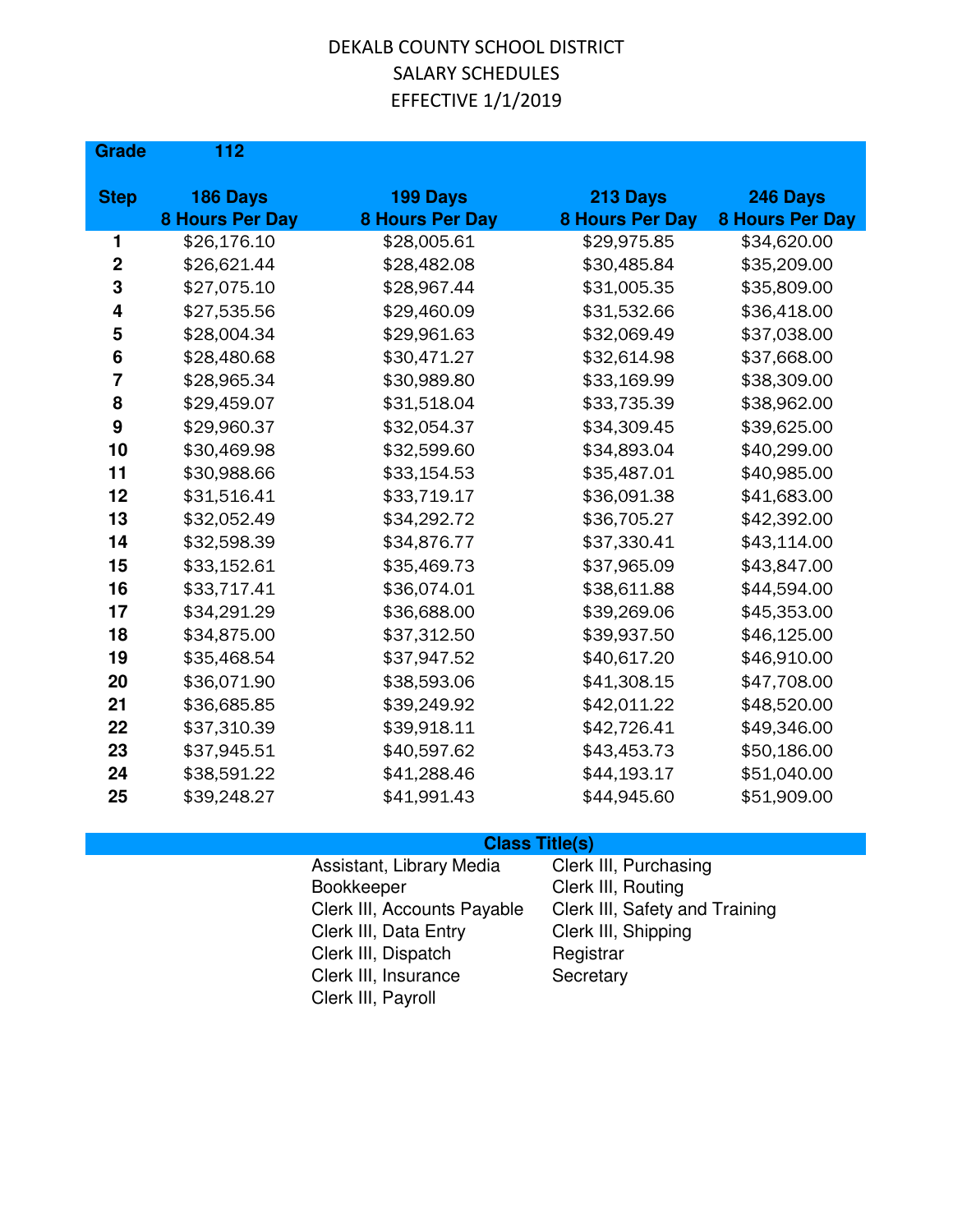| Grade 113               |                 |                 |
|-------------------------|-----------------|-----------------|
| <b>Step</b>             | 190 Days        | 246 Days        |
|                         | 8 Hours Per Day | 8 Hours Per Day |
| 1                       | \$28,075.98     | \$36,351.00     |
| $\mathbf 2$             | \$28,554.07     | \$36,970.00     |
| 3                       | \$29,039.88     | \$37,599.00     |
| 4                       | \$29,534.19     | \$38,239.00     |
| 5                       | \$30,036.99     | \$38,890.00     |
| 6                       | \$30,548.29     | \$39,552.00     |
| $\overline{\mathbf{z}}$ | \$31,068.09     | \$40,225.00     |
| 8                       | \$31,597.15     | \$40,910.00     |
| 9                       | \$32,134.72     | \$41,606.00     |
| 10                      | \$32,681.54     | \$42,314.00     |
| 11                      | \$33,237.64     | \$43,034.00     |
| 12                      | \$33,803.78     | \$43,767.00     |
| 13                      | \$34,379.19     | \$44,512.00     |
| 14                      | \$34,963.86     | \$45,269.00     |
| 15                      | \$35,559.35     | \$46,040.00     |
| 16                      | \$36,164.11     | \$46,823.00     |
| 17                      | \$36,779.67     | \$47,620.00     |
| 18                      | \$37,406.06     | \$48,431.00     |
| 19                      | \$38,042.48     | \$49,255.00     |
| 20                      | \$38,690.49     | \$50,094.00     |
| 21                      | \$39,348.54     | \$50,946.00     |
| 22                      | \$40,018.17     | \$51,813.00     |
| 23                      | \$40,699.39     | \$52,695.00     |
| 24                      | \$41,392.20     | \$53,592.00     |
| 25                      | \$42,097.36     | \$54,505.00     |

| Admin. Asst., Career Tech.     | Admin. Asst., School Options      |
|--------------------------------|-----------------------------------|
| Admin. Asst., Ed. Media        | Admin. Asst., Superintendent      |
| Admin. Asst., ELL              | <b>Administrative Assistant</b>   |
| Admin. Asst., Exceptional Ed.  | <b>Administrative Asst., GLRS</b> |
| Admin. Asst., Fernbank Sci Ctr | Administrative, Asst. Virtual     |
| Admin. Asst., Legal Affairs    | <b>Campus Supervisor</b>          |
| Admin. Asst., Public Safety    |                                   |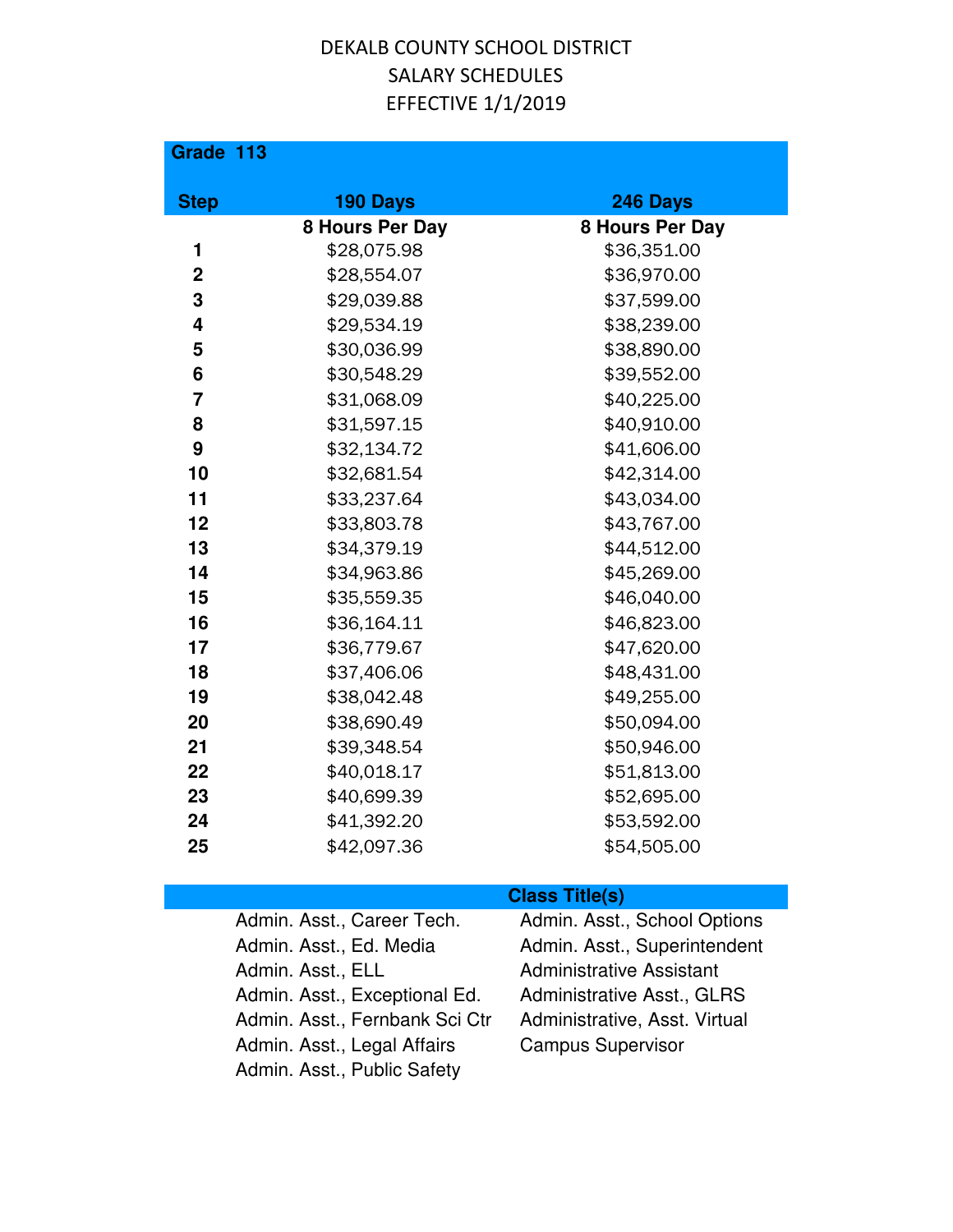| Grade 114      |                 |  |
|----------------|-----------------|--|
| <b>Step</b>    | 246 Days        |  |
|                | 8 Hours Per Day |  |
| 1              | \$38,169.00     |  |
| $\overline{2}$ | \$38,818.00     |  |
| 3              | \$39,479.00     |  |
| 4              | \$40,151.00     |  |
| 5              | \$40,834.00     |  |
| 6              | \$41,529.00     |  |
| $\overline{7}$ | \$42,236.00     |  |
| 8              | \$42,955.00     |  |
| 9              | \$43,686.00     |  |
| 10             | \$44,430.00     |  |
| 11             | \$45,186.00     |  |
| 12             | \$45,955.00     |  |
| 13             | \$46,737.00     |  |
| 14             | \$47,533.00     |  |
| 15             | \$48,342.00     |  |
| 16             | \$49,165.00     |  |
| 17             | \$50,001.00     |  |
| 18             | \$50,853.00     |  |
| 19             | \$51,718.00     |  |
| 20             | \$52,598.00     |  |
| 21             | \$53,494.00     |  |
| 22             | \$54,404.00     |  |
| 23             | \$55,330.00     |  |
| 24             | \$56,272.00     |  |
| 25             | \$57,230.00     |  |

#### **Class Title(s)**

Admin Assistant, Risk Mgmt. Admin Asst, Design & Construct Admin Asst, Supp Svc Admin, Asst. Leadership Admin, Asst. Strategic/Managmt Admin. Assistant, Audit/Compli Admin. Assistant, BOE Admin. Asst. Employment Svcs. Admin. Asst. Federal Programs Admin. Asst., Business Service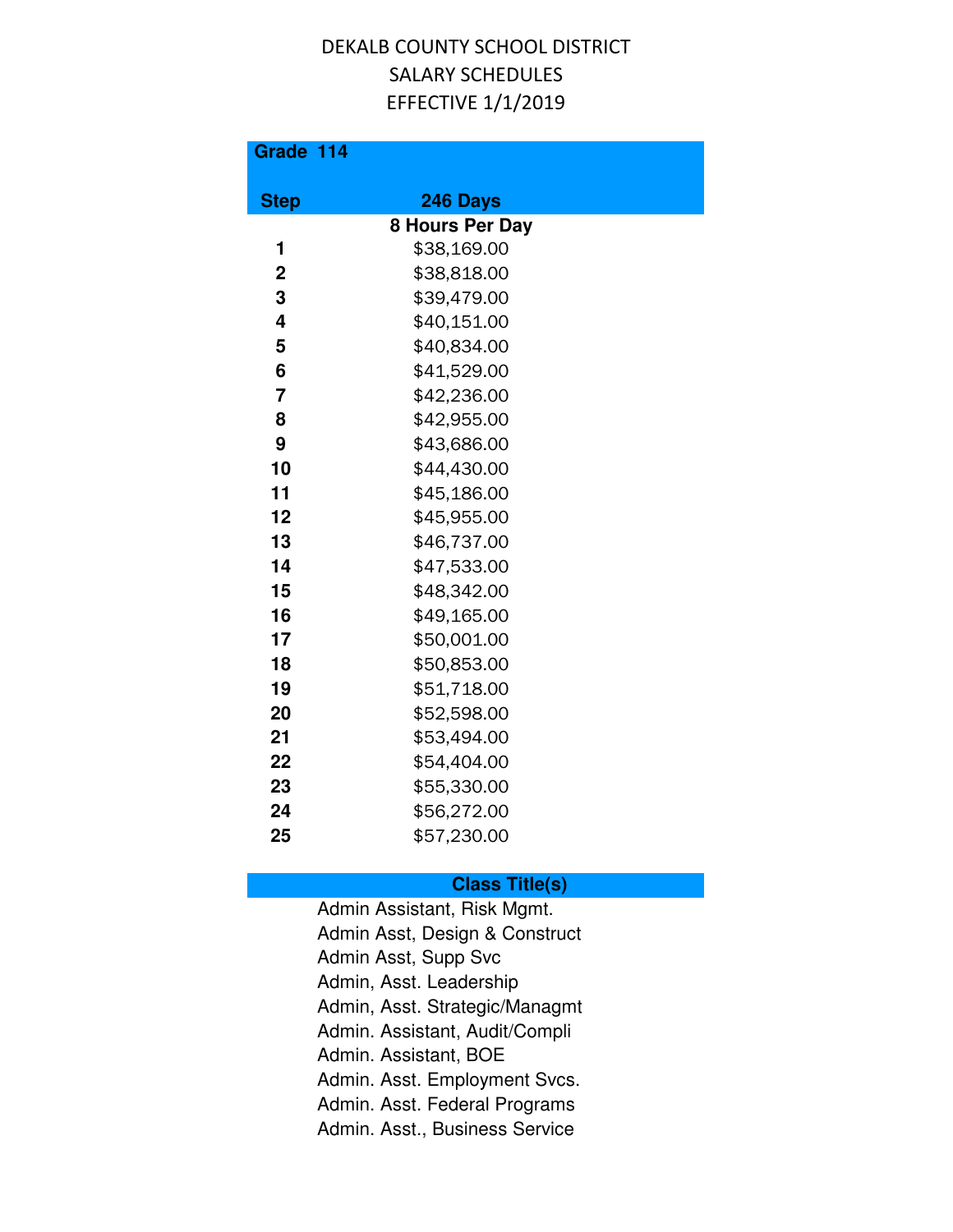#### **Grade 115**

| <b>Step</b>             | 199 Days        | 246 Days        |  |
|-------------------------|-----------------|-----------------|--|
|                         | 8 Hours Per Day | 8 Hours Per Day |  |
| 1                       | \$32,420.01     | \$40,077.00     |  |
| $\mathbf 2$             | \$32,971.71     | \$40,759.00     |  |
| $\mathbf 3$             | \$33,533.12     | \$41,453.00     |  |
| $\overline{\mathbf{4}}$ | \$34,103.42     | \$42,158.00     |  |
| ${\bf 5}$               | \$34,684.24     | \$42,876.00     |  |
| 6                       | \$35,274.77     | \$43,606.00     |  |
| $\overline{7}$          | \$35,875.01     | \$44,348.00     |  |
| 8                       | \$36,485.76     | \$45,103.00     |  |
| $\boldsymbol{9}$        | \$37,107.03     | \$45,871.00     |  |
| 10                      | \$37,738.00     | \$46,651.00     |  |
| 11                      | \$38,380.30     | \$47,445.00     |  |
| 12                      | \$39,033.93     | \$48,253.00     |  |
| 13                      | \$39,698.07     | \$49,074.00     |  |
| 14                      | \$40,373.54     | \$49,909.00     |  |
| 15                      | \$41,061.14     | \$50,759.00     |  |
| 16                      | \$41,760.07     | \$51,623.00     |  |
| 17                      | \$42,471.13     | \$52,502.00     |  |
| 18                      | \$43,193.52     | \$53,395.00     |  |
| 19                      | \$43,928.85     | \$54,304.00     |  |
| 20                      | \$44,676.31     | \$55,228.00     |  |
| 21                      | \$45,436.72     | \$56,168.00     |  |
| 22                      | \$46,210.07     | \$57,124.00     |  |
| 23                      | \$46,997.17     | \$58,097.00     |  |
| 24                      | \$47,797.21     | \$59,086.00     |  |
| 25                      | \$48,610.20     | \$60,091.00     |  |

| <b>Accounting Associate</b>        | Roofer                                     |
|------------------------------------|--------------------------------------------|
| Associate, Accounting I            | <b>School Nutrition Support Technician</b> |
| Associate, Accounting I ASEDP      | Security, Rapid Response                   |
| Associate, Accounting I Fed Pr     | Specialist I, Purchase Card Review         |
| Associate, Member Support          | <b>Student Transportation Coordinator</b>  |
| <b>Building Plant Mechanic</b>     | Technician I, Inst. Materials              |
| <b>Custodial Staff Coordinator</b> | Technician I, Staffing                     |
| Glazier                            | Technician I, Student Information Services |
| Mason, Brick                       | Technician, Records                        |
| Mechanic, Athletic Fields          | <b>Travel Coordinator</b>                  |
| Operator, Heavy Equipment          |                                            |
|                                    |                                            |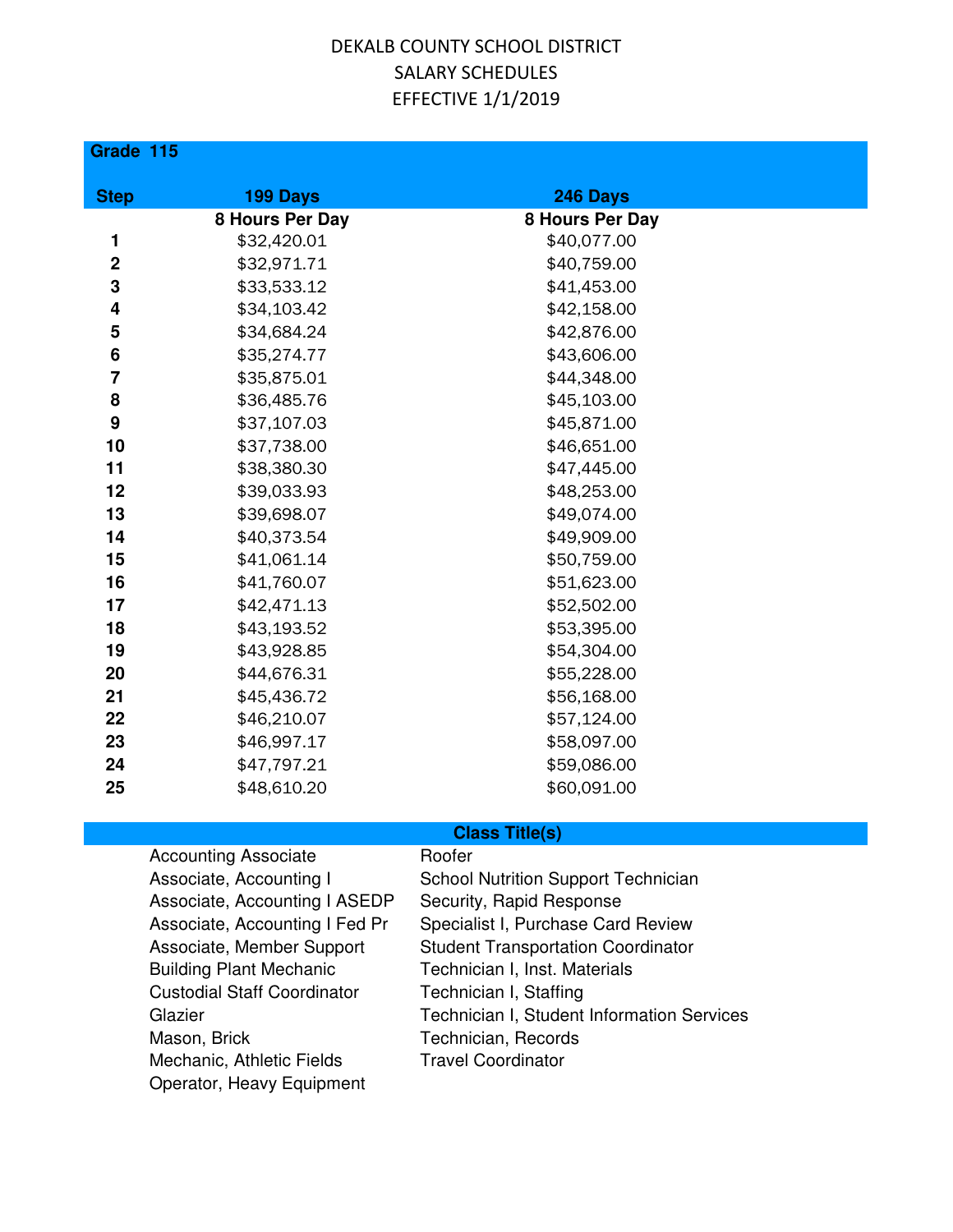| Grade 116      |                 |  |
|----------------|-----------------|--|
| <b>Step</b>    | 246 Days        |  |
|                | 8 Hours Per Day |  |
| 1              | \$42,081.00     |  |
| $\overline{2}$ | \$42,797.00     |  |
| 3              | \$43,526.00     |  |
| 4              | \$44,266.00     |  |
| 5              | \$45,020.00     |  |
| 6              | \$45,786.00     |  |
| $\overline{7}$ | \$46,565.00     |  |
| 8              | \$47,358.00     |  |
| 9              | \$48,164.00     |  |
| 10             | \$48,984.00     |  |
| 11             | \$49,818.00     |  |
| 12             | \$50,666.00     |  |
| 13             | \$51,528.00     |  |
| 14             | \$52,405.00     |  |
| 15             | \$53,297.00     |  |
| 16             | \$54,204.00     |  |
| 17             | \$55,127.00     |  |
| 18             | \$56,065.00     |  |
| 19             | \$57,019.00     |  |
| 20             | \$57,990.00     |  |
| 21             | \$58,977.00     |  |
| 22             | \$59,981.00     |  |
| 23             | \$61,002.00     |  |
| 24             | \$62,040.00     |  |
| 25             | \$63,096.00     |  |

### **Class Title(s)**

Executive Assistant Executive Assistant, Operation Executive Assistant, Regional Executive Assistant, S/N Executive Assistant, Student Advancement Executive Asst Accountability Executive Asst. Curriculum & I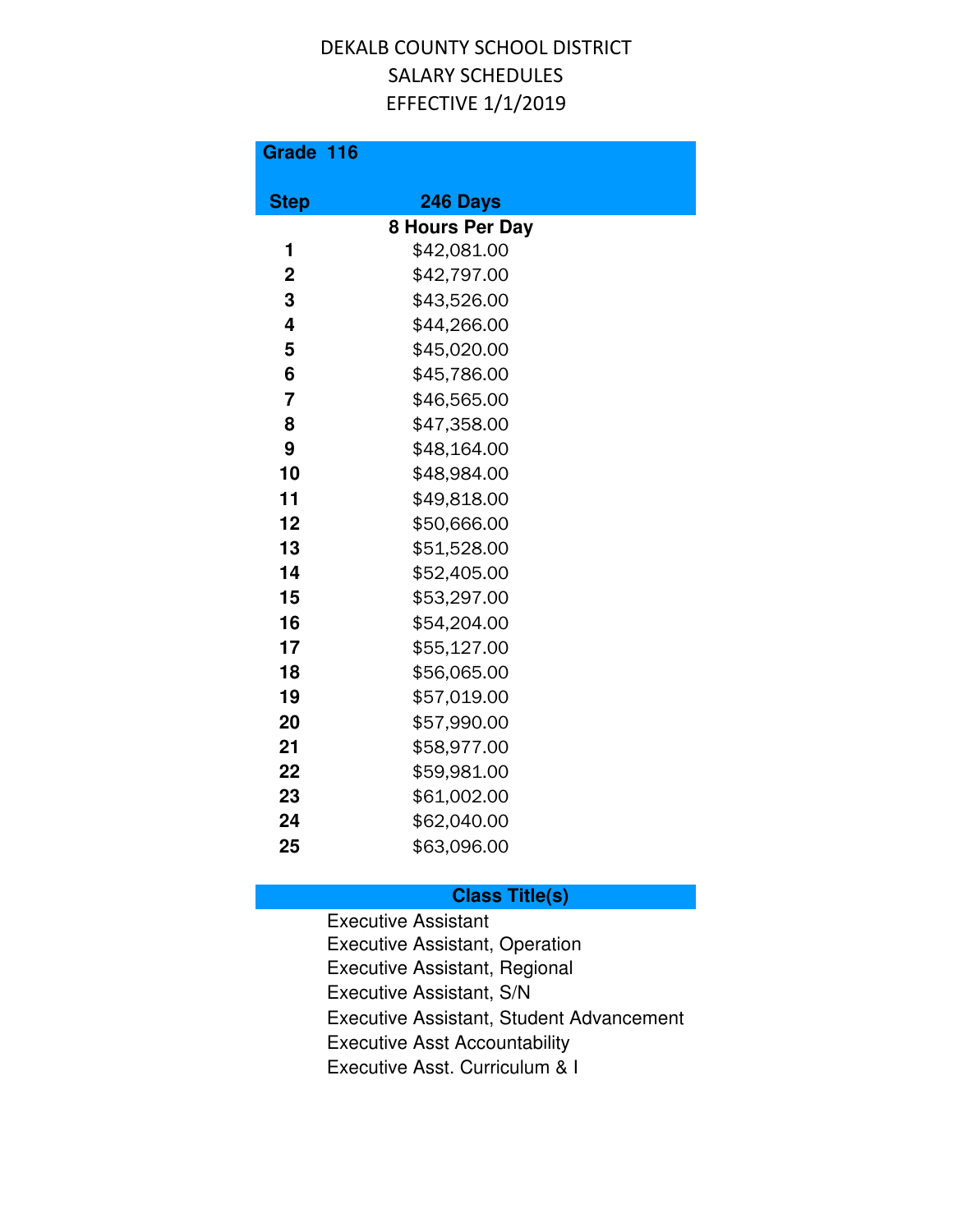#### **Grade 117**

| <b>Step</b> | 212 Days        | 246 Days        |
|-------------|-----------------|-----------------|
|             | 8 Hours Per Day | 8 Hours Per Day |
| 1           | \$38,078.13     | \$44,185.00     |
| $\mathbf 2$ | \$38,726.20     | \$44,937.00     |
| 3           | \$39,385.46     | \$45,702.00     |
| 4           | \$40,055.93     | \$46,480.00     |
| 5           | \$40,737.61     | \$47,271.00     |
| 6           | \$41,430.49     | \$48,075.00     |
| 7           | \$42,136.29     | \$48,894.00     |
| 8           | \$42,853.30     | \$49,726.00     |
| 9           | \$43,582.37     | \$50,572.00     |
| 10          | \$44,324.37     | \$51,433.00     |
| 11          | \$45,078.44     | \$52,308.00     |
| 12          | \$45,846.29     | \$53,199.00     |
| 13          | \$46,626.21     | \$54,104.00     |
| 14          | \$47,419.92     | \$55,025.00     |
| 15          | \$48,227.41     | \$55,962.00     |
| 16          | \$49,047.84     | \$56,914.00     |
| 17          | \$49,882.91     | \$57,883.00     |
| 18          | \$50,731.77     | \$58,868.00     |
| 19          | \$51,595.28     | \$59,870.00     |
| 20          | \$52,473.45     | \$60,889.00     |
| 21          | \$53,367.12     | \$61,926.00     |
| 22          | \$54,275.45     | \$62,980.00     |
| 23          | \$55,199.28     | \$64,052.00     |
| 24          | \$56,138.63     | \$65,142.00     |
| 25          | \$57,094.36     | \$66,251.00     |

| Accountant                      | Service Writer                     |
|---------------------------------|------------------------------------|
| Carpenter                       | Special Field Assistant to Sup     |
| <b>Detective</b>                | Technician I, Planet Support       |
| Electrician                     | Technician II, Fire Alarm Systems  |
| <b>HVAC Mechanic/Technician</b> | Technician II, Abatement           |
| Locksmith                       | Technician II, Audio/Visual        |
| Mechanic, Auto                  | Technician II, Budget              |
| Mechanic, Bus                   | Technician II, Custodial Equipment |
| Mechanic, Kitchen Equipment     | Technician II, District IT Support |
| Nurse, School (RN & LPN) PT     | Technician II, Routing             |
| Nurse, School (S/E local)       | Technician II, School Choice       |
| Painter                         | Technician, PreK                   |
| Plumber                         |                                    |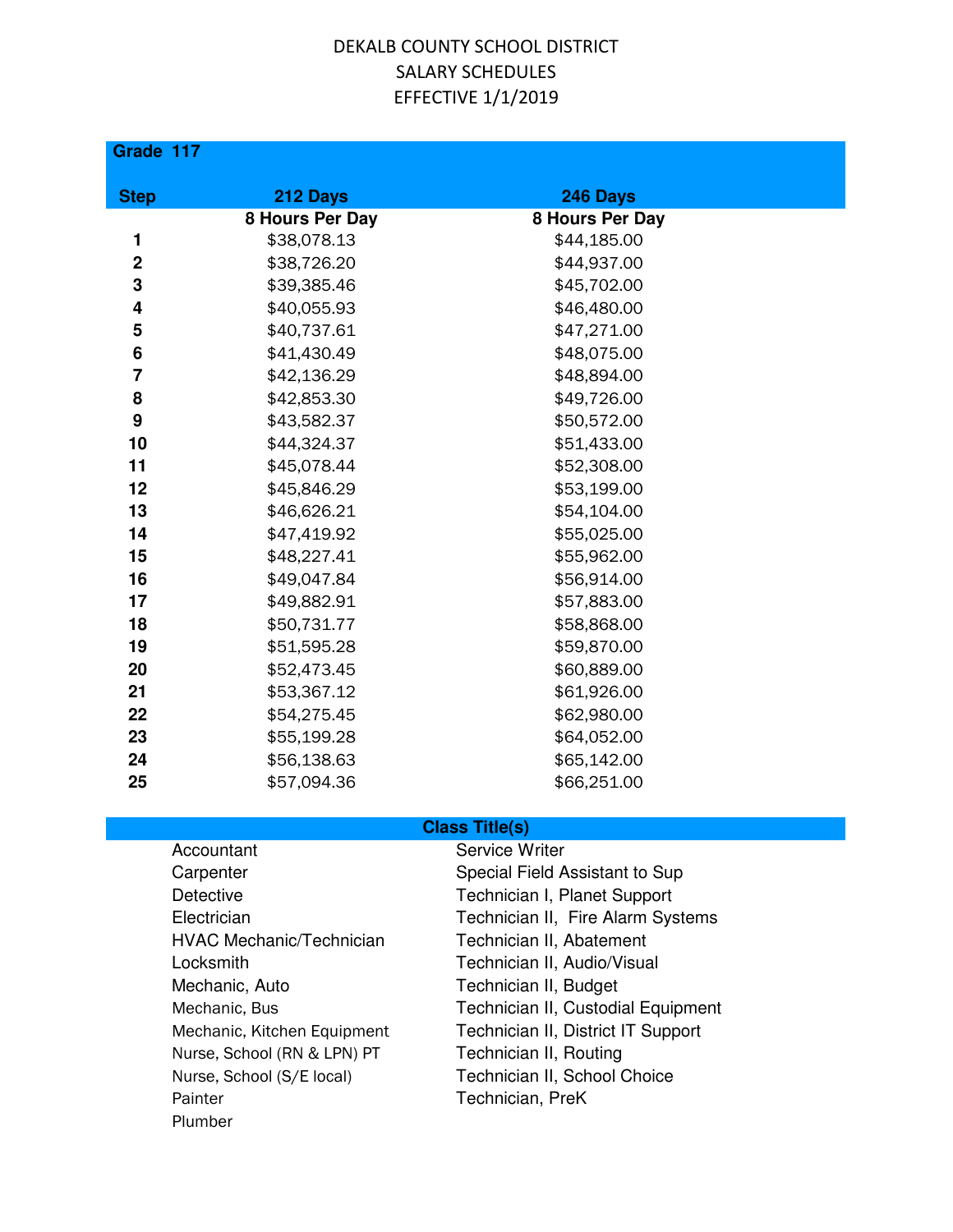**Grade 118**

| <b>Step</b>    | <b>199 Days</b> | 246 Days        |
|----------------|-----------------|-----------------|
|                | 8 Hours Per Day | 8 Hours Per Day |
| 1              | \$37,530.11     | \$46,394.00     |
| $\mathbf 2$    | \$38,169.17     | \$47,184.00     |
| 3              | \$38,818.75     | \$47,987.00     |
| 4              | \$39,479.66     | \$48,804.00     |
| 5              | \$40,151.08     | \$49,634.00     |
| 6              | \$40,834.64     | \$50,479.00     |
| $\overline{7}$ | \$41,529.52     | \$51,338.00     |
| 8              | \$42,236.54     | \$52,212.00     |
| 9              | \$42,955.69     | \$53,101.00     |
| 10             | \$43,686.97     | \$54,005.00     |
| 11             | \$44,430.39     | \$54,924.00     |
| 12             | \$45,186.75     | \$55,859.00     |
| 13             | \$45,955.25     | \$56,809.00     |
| 14             | \$46,737.50     | \$57,776.00     |
| 15             | \$47,533.50     | \$58,760.00     |
| 16             | \$48,342.44     | \$59,760.00     |
| 17             | \$49,165.13     | \$60,777.00     |
| 18             | \$50,002.39     | \$61,812.00     |
| 19             | \$50,853.40     | \$62,864.00     |
| 20             | \$51,718.97     | \$63,934.00     |
| 21             | \$52,599.10     | \$65,022.00     |
| 22             | \$53,494.60     | \$66,129.00     |
| 23             | \$54,404.66     | \$67,254.00     |
| 24             | \$55,330.90     | \$68,399.00     |
| 25             | \$56,272.51     | \$69,563.00     |

#### **Class Title(s)**

Analyst I, Payroll (legal) Interpreter, ESOL Analyst, Data Integrity Mechanic, Bus (certified) Analyst, Data Title IV Mechanic, Lead Auto/Buses Analyst, ELL Data (077101) Office Specialist to Deputy/Ch Analyst, Teacher Quality Technician, Security Systems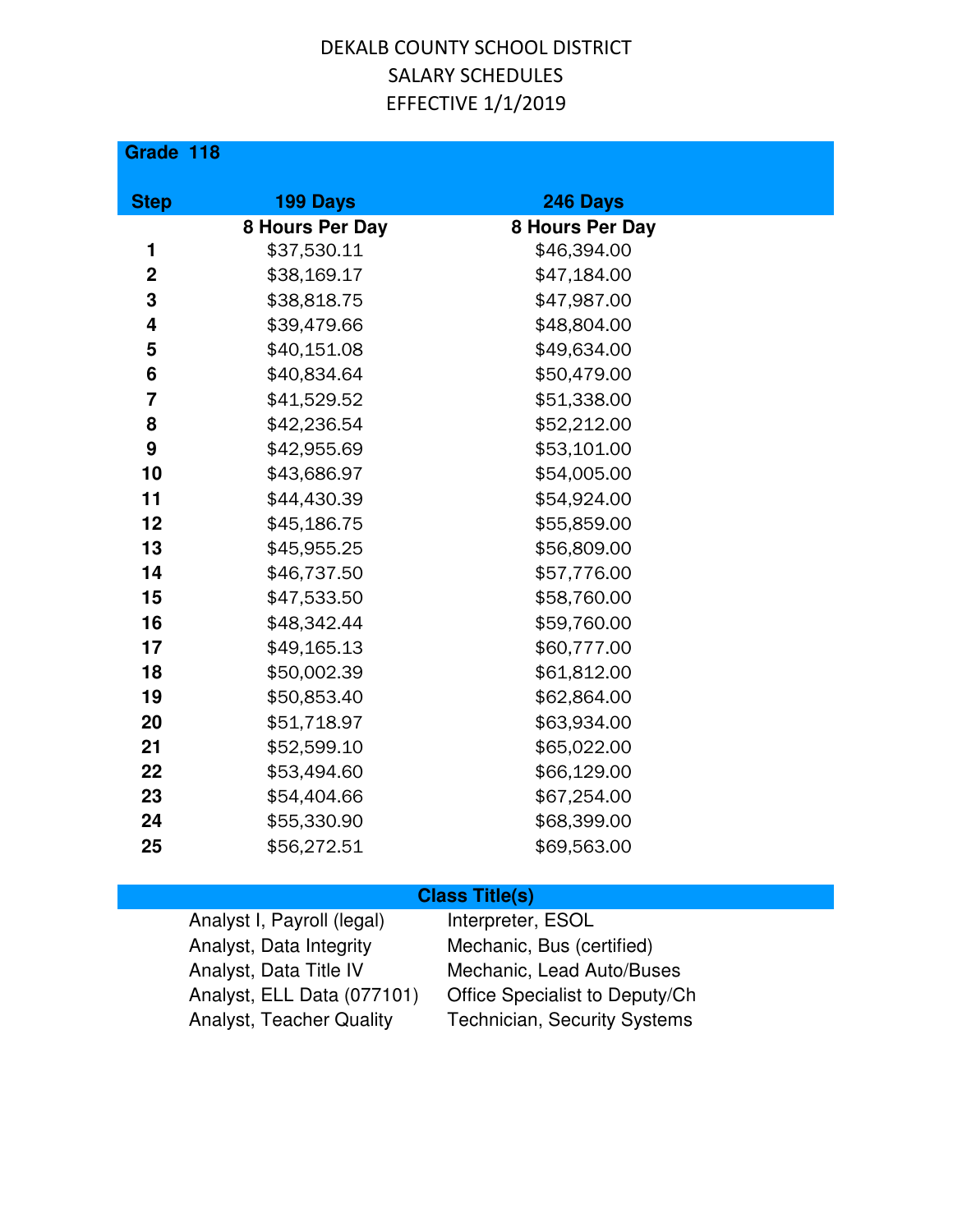**Grade 119**

| <b>Step</b>    | 190 Days        | 246 Days        |
|----------------|-----------------|-----------------|
|                | 8 Hours Per Day | 8 Hours Per Day |
| 1              | \$37,624.63     | \$48,714.00     |
| $\overline{2}$ | \$38,264.92     | \$49,543.00     |
| 3              | \$38,916.02     | \$50,386.00     |
| 4              | \$39,578.70     | \$51,244.00     |
| 5              | \$40,252.20     | \$52,116.00     |
| 6              | \$40,937.28     | \$53,003.00     |
| $\overline{7}$ | \$41,633.94     | \$53,905.00     |
| 8              | \$42,342.97     | \$54,823.00     |
| 9              | \$43,063.58     | \$55,756.00     |
| 10             | \$43,796.54     | \$56,705.00     |
| 11             | \$44,541.87     | \$57,670.00     |
| 12             | \$45,300.33     | \$58,652.00     |
| 13             | \$46,071.14     | \$59,650.00     |
| 14             | \$46,855.08     | \$60,665.00     |
| 15             | \$47,652.93     | \$61,698.00     |
| 16             | \$48,463.90     | \$62,748.00     |
| 17             | \$49,288.78     | \$63,816.00     |
| 18             | \$50,127.56     | \$64,902.00     |
| 19             | \$50,981.02     | \$66,007.00     |
| 20             | \$51,848.37     | \$67,130.00     |
| 21             | \$52,731.18     | \$68,273.00     |
| 22             | \$53,628.66     | \$69,435.00     |
| 23             | \$54,541.59     | \$70,617.00     |
| 24             | \$55,469.96     | \$71,819.00     |
| 25             | \$56,413.78     | \$73,041.00     |

Investigator, Internal Specialist I, Payroll Operator, Computer Specialist I, Position Control Specialist I, Accounting Specialist I, Project SPLOST Specialist I, Admin. To BOE Specialist I, Vendor Registrat Specialist I, Budget Specialist O, Payroll Specialist I, Leaves Administrat

#### **Class Title(s)**

Buyer Specialist I, Network Liaison Claims Adjust, All Lines Specialist I, Nutr. Claims/Rev Manager, School Nutrition Specialist I, Payroll Processing Specialist I, Accounts Payable Specialist I, Regional Transport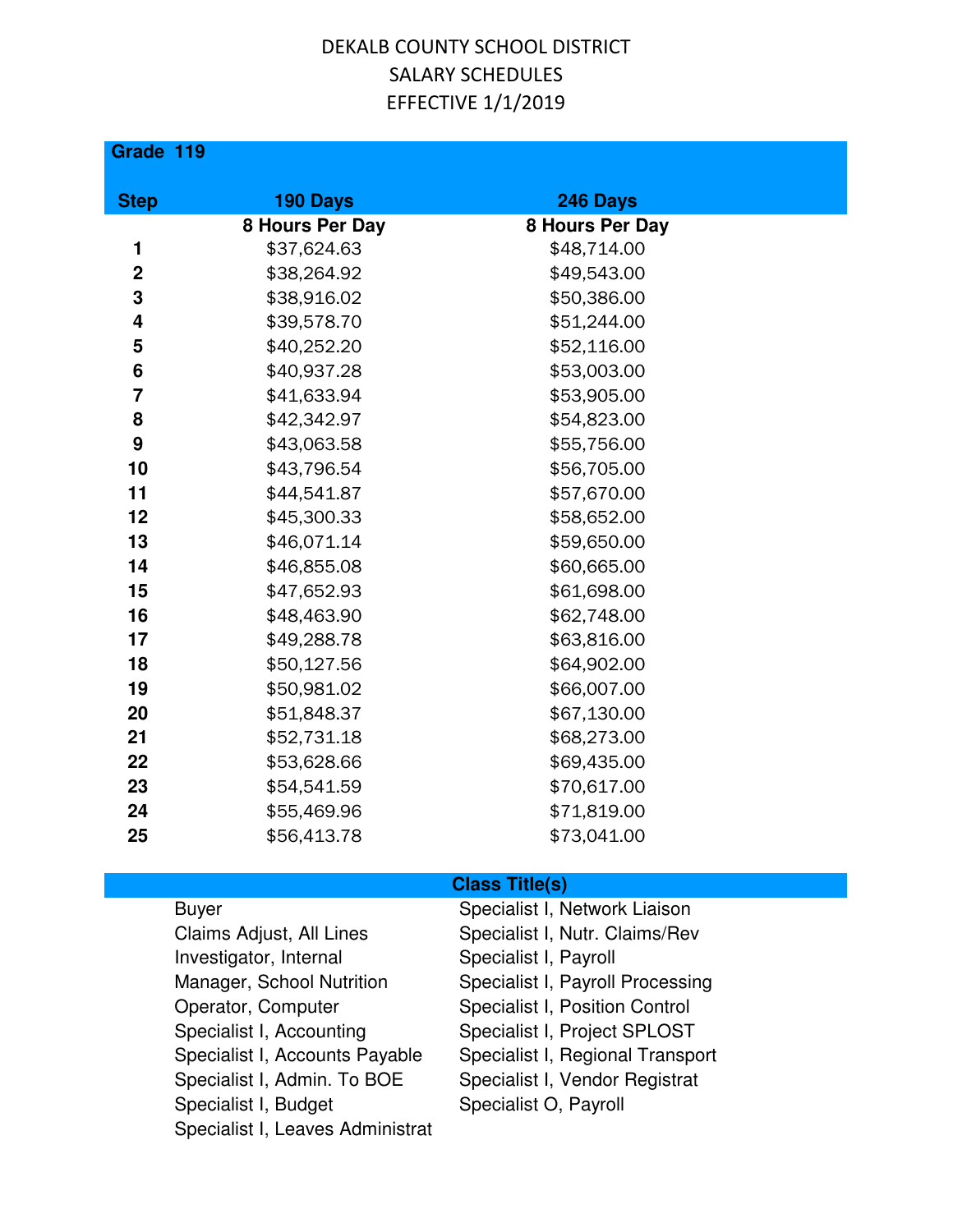| Grade 120               |                                |  |
|-------------------------|--------------------------------|--|
|                         |                                |  |
| <b>Step</b>             | 246 Days                       |  |
| 1                       | 8 Hours Per Day<br>\$51,150.00 |  |
| $\mathbf 2$             | \$52,020.00                    |  |
| 3                       | \$52,906.00                    |  |
| $\overline{\mathbf{4}}$ | \$53,806.00                    |  |
| 5                       | \$54,722.00                    |  |
| 6                       | \$55,653.00                    |  |
| $\overline{7}$          | \$56,601.00                    |  |
| 8                       | \$57,564.00                    |  |
| 9                       | \$58,544.00                    |  |
| 10                      | \$59,540.00                    |  |
| 11                      | \$60,554.00                    |  |
| 12                      | \$61,584.00                    |  |
| 13                      | \$62,632.00                    |  |
| 14                      | \$63,699.00                    |  |
| 15                      | \$64,783.00                    |  |
| 16                      | \$65,885.00                    |  |
| 17                      | \$67,007.00                    |  |
| 18                      | \$68,147.00                    |  |
| 19                      | \$69,307.00                    |  |
| 20                      | \$70,487.00                    |  |
| 21                      | \$71,687.00                    |  |
| 22                      | \$72,907.00                    |  |
| 23                      | \$74,148.00                    |  |
| 24                      | \$75,410.00                    |  |
| 25                      | \$76,694.00                    |  |

| Accountant, Senior                  | Sergeant, School Resource          |
|-------------------------------------|------------------------------------|
| Adjuster, Workers' Comp Case        | Supervisor, Coordinate Trans.      |
| Analyst II, Data Human Capital      | Supervisor, Copy Center            |
| Analyst, Compensation               | Supervisor, Free/Reduced SN        |
| <b>Auditor, Business Operations</b> | Supervisor, Manager/Trainer        |
| Auditor, Capital Inventory          | Supervisor, Routing                |
| Auditor, Internal                   | Supervisor, Safety & Training      |
| <b>Campus Security Manager</b>      | Supervisor, Skill Trade S/N        |
| Exec. Asst. to Superintendent       | <b>Supervisor, Trans Districts</b> |
|                                     |                                    |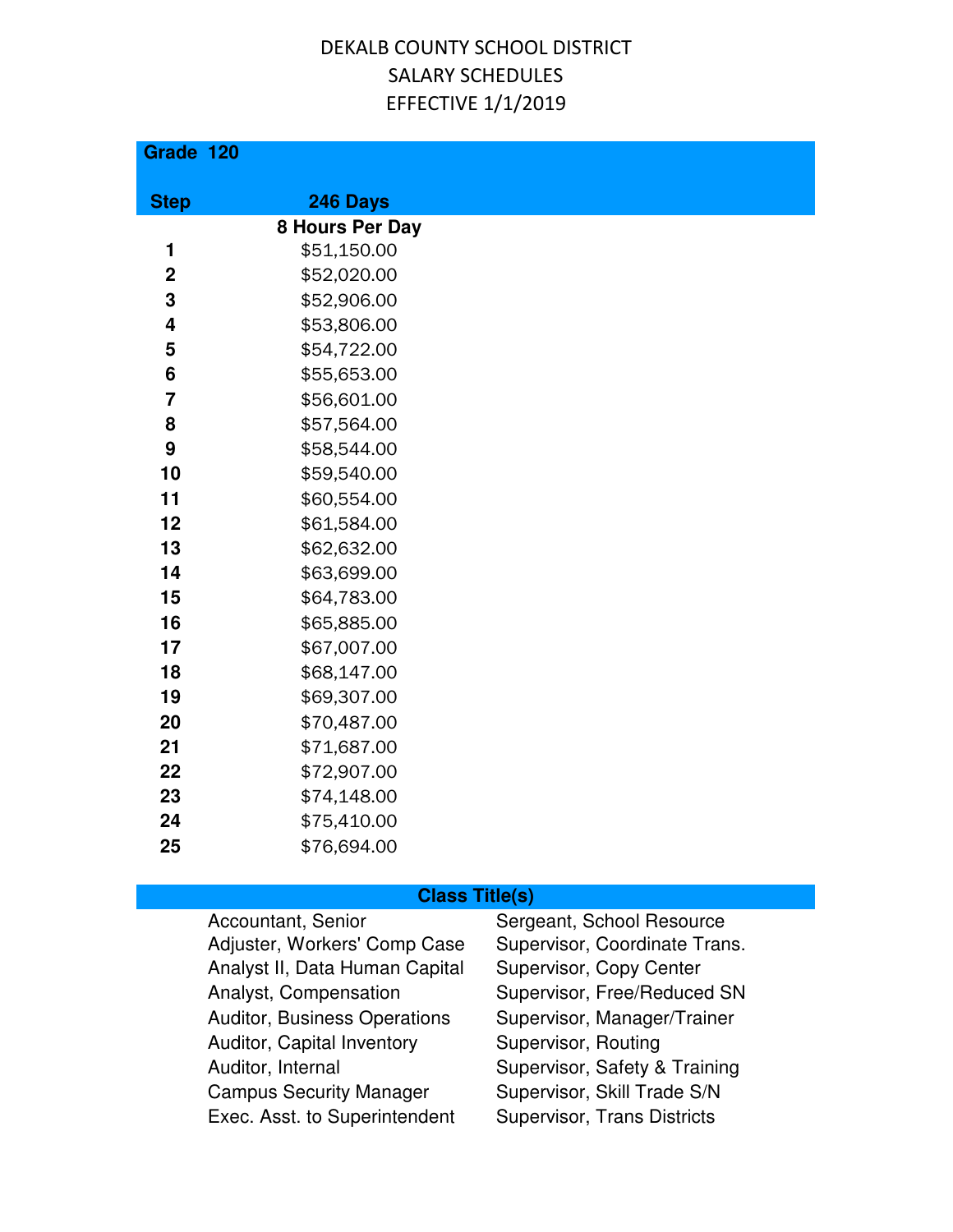Operator, Lead Computer **Testing Inventory Control Specialist**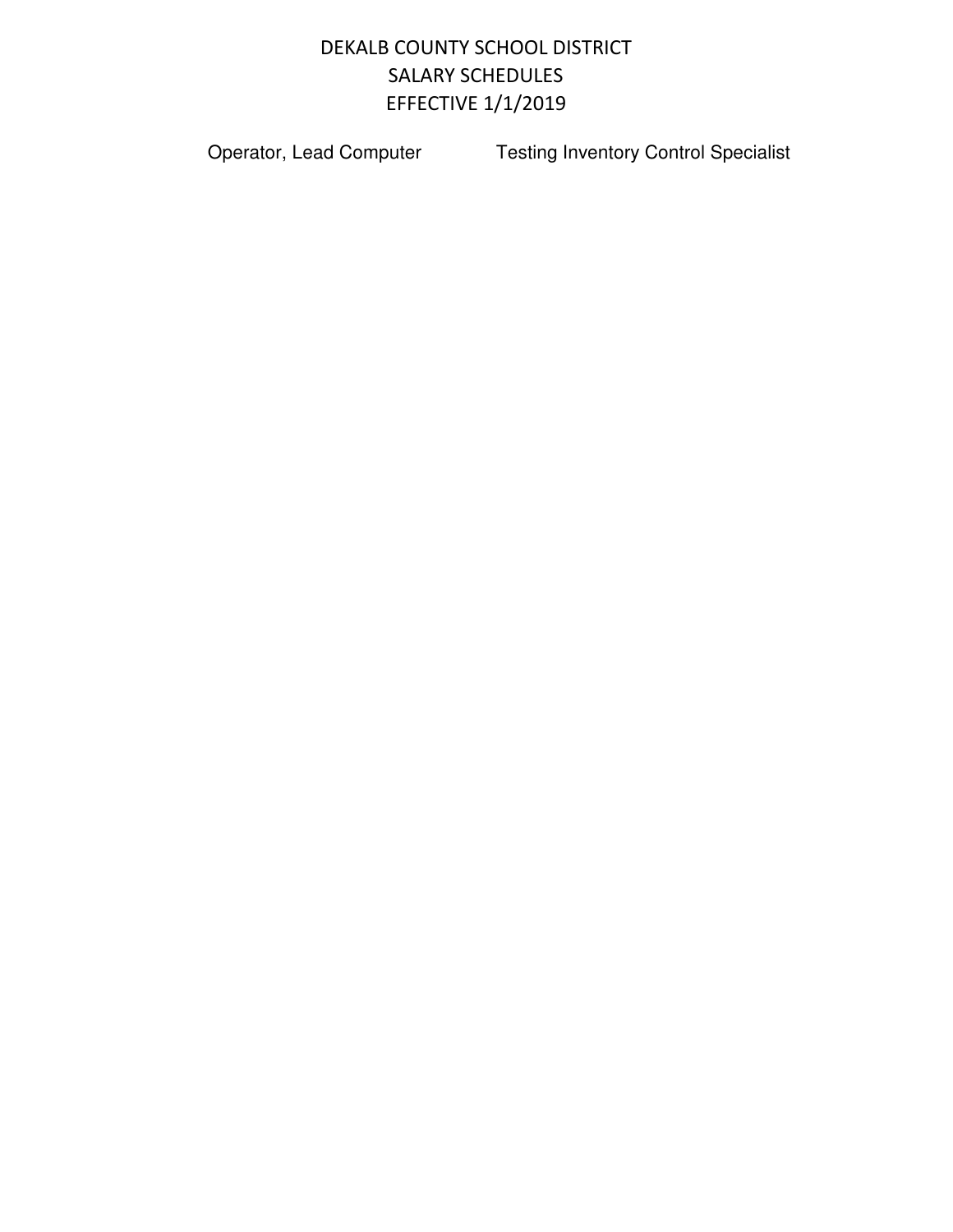| Grade 121      |                 |                 |
|----------------|-----------------|-----------------|
| <b>Step</b>    | 213 Days        | 246 Days        |
|                | 8 Hours Per Day | 8 Hours Per Day |
| 1              | \$46,502.40     | \$53,707.00     |
| $\overline{2}$ | \$47,293.79     | \$54,621.00     |
| 3              | \$48,099.04     | \$55,551.00     |
| 4              | \$48,917.27     | \$56,496.00     |
| 5              | \$49,750.22     | \$57,458.00     |
| 6              | \$50,597.02     | \$58,436.00     |
| 7              | \$51,458.55     | \$59,431.00     |
| 8              | \$52,333.93     | \$60,442.00     |
| 9              | \$53,224.89     | \$61,471.00     |
| 10             | \$54,130.57     | \$62,517.00     |
| 11             | \$55,051.84     | \$63,581.00     |
| 12             | \$55,988.70     | \$64,663.00     |
| 13             | \$56,942.00     | \$65,764.00     |
| 14             | \$57,910.89     | \$66,883.00     |
| 15             | \$58,897.10     | \$68,022.00     |
| 16             | \$59,899.76     | \$69,180.00     |
| 17             | \$60,918.87     | \$70,357.00     |
| 18             | \$61,956.16     | \$71,555.00     |
| 19             | \$63,010.77     | \$72,773.00     |
| 20             | \$64,082.70     | \$74,011.00     |
| 21             | \$65,173.67     | \$75,271.00     |
| 22             | \$66,282.83     | \$76,552.00     |
| 23             | \$67,411.04     | \$77,855.00     |
| 24             | \$68,558.29     | \$79,180.00     |
| 25             | \$69,725.46     | \$80,528.00     |

#### **Class Title(s)**

Liaison, Family Engagement Manager, Assistant Project Manager, Shop Office Manager Supervisor, Field Trip Supervisor, Skilled Trade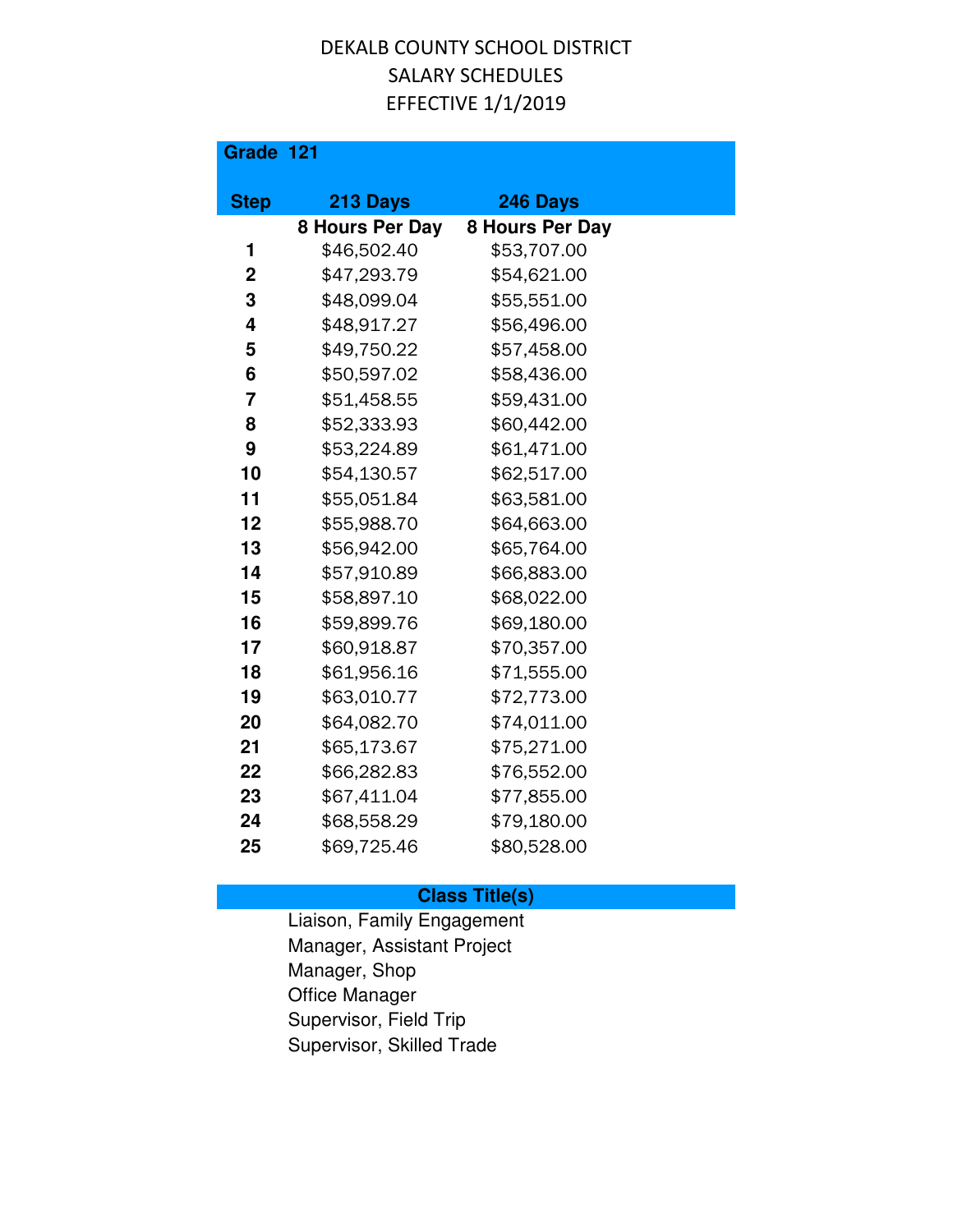| Grade 122      |                            |                         |
|----------------|----------------------------|-------------------------|
| <b>Step</b>    | 186 Days                   | 246 Days                |
|                | <b>6 Hours Per Day</b>     | <b>8 Hours Per Day</b>  |
| 1              | \$31,978.39                | \$56,392.00             |
| $\mathbf 2$    | \$32,522.78                | \$57,352.00             |
| 3              | \$33,076.24                | \$58,328.00             |
| 4              | \$33,639.35                | \$59,321.00             |
| 5              | \$34,212.09                | \$60,331.00             |
| 6              | \$34,794.48                | \$61,358.00             |
| $\overline{7}$ | \$35,386.50                | \$62,402.00             |
| 8              | \$35,988.73                | \$63,464.00             |
| 9              | \$36,601.17                | \$64,544.00             |
| 10             | \$37,224.38                | \$65,643.00             |
| 11             | \$37,857.80                | \$66,760.00             |
| 12             | \$38,502.57                | \$67,897.00             |
| 13             | \$39,157.54                | \$69,052.00             |
| 14             | \$39,824.41                | \$70,228.00             |
| 15             | \$40,502.07                | \$71,423.00             |
| 16             | \$41,191.63                | \$72,639.00             |
| 17             | \$41,892.53                | \$73,875.00             |
| 18             | \$42,605.34                | \$75,132.00             |
| 19             | \$43,330.63                | \$76,411.00             |
| 20             | \$44,068.39                | \$77,712.00             |
| 21             | \$44,818.06                | \$79,034.00             |
| 22             | \$45,581.34                | \$80,380.00             |
| 23             | \$46,357.10                | \$81,748.00             |
| 24             | \$47,145.90                | \$83,139.00             |
| 25             | \$47,948.87                | \$84,555.00             |
|                |                            |                         |
|                |                            | <b>Class Title(s)</b>   |
|                | Facilitator, Parent Center | Spec II, Communications |
|                | Hearing Officer, Stud Rel  | Spec II, Comp & Class   |
|                | Liaison II, Instr Tech     | Spec II, Compliance     |

Nurse, School (RN) Spec II, Data Control Audit Online Content Coord Spec II, Exhibit Supp FSC Programmer Spec II, Family Engage Secretary, Administrative Spec II, Finance Title I Spec II Spec Ed Budget Spec II, Fire/Equipment<br>Spec II, ACA Spec II, HCM Business Spec II, HCM Business Spec II, Accounting Spec II, HCM Title I<br>Spec II, Athletics Spec II, Hearing Spec II, Athletics Spec II, C&I Budget Spec II, Insurance<br>Spec II, Certification Spec II, Legal

Spec II, Certification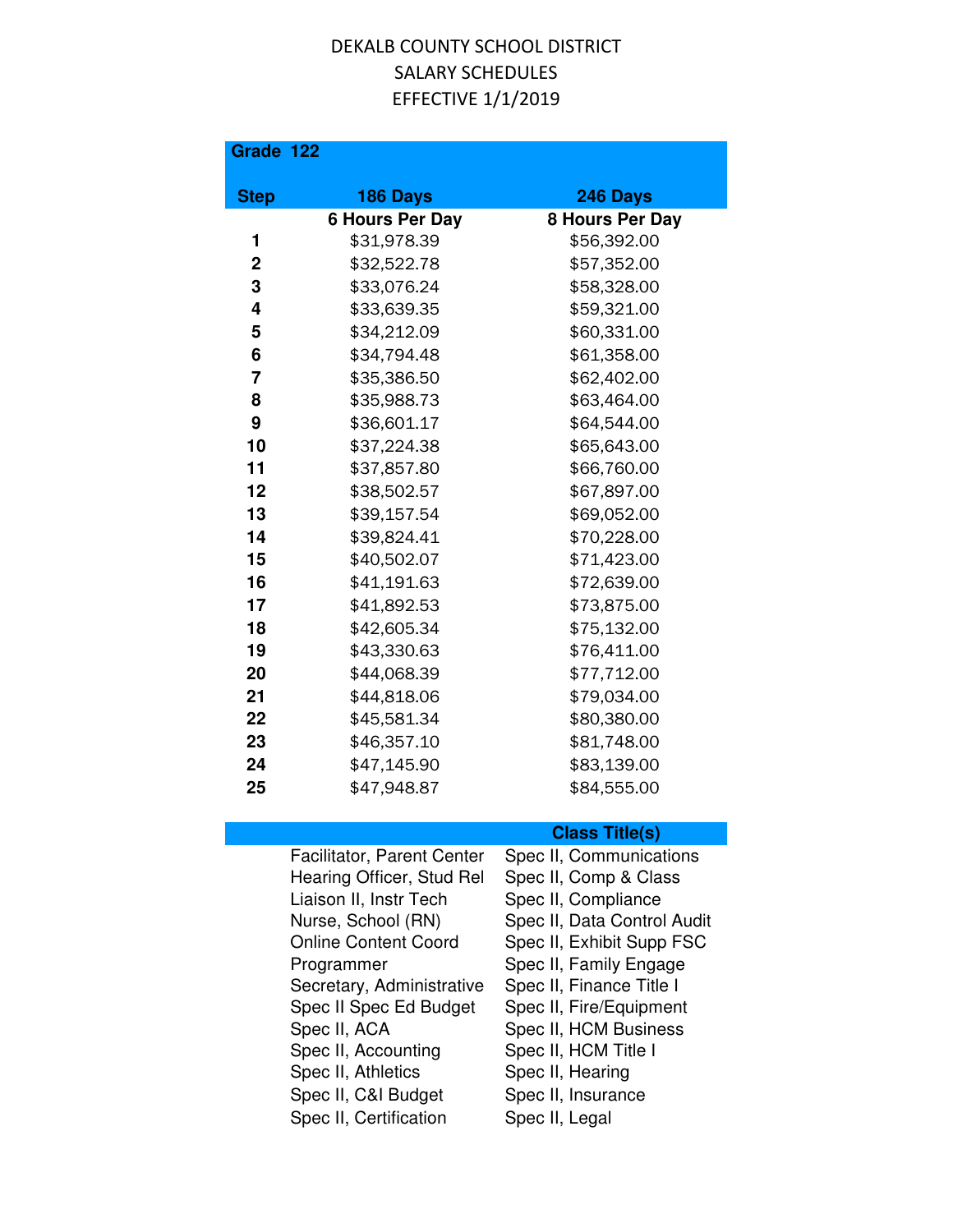#### **Grade 123**

| <b>Step</b>    | 213 Days        | 246 Days        |
|----------------|-----------------|-----------------|
|                | 8 Hours Per Day | 8 Hours Per Day |
| 1              | \$51,268.93     | \$59,212.00     |
| $\mathbf 2$    | \$52,141.71     | \$60,220.00     |
| 3              | \$53,029.21     | \$61,245.00     |
| 4              | \$53,931.43     | \$62,287.00     |
| 5              | \$54,849.23     | \$63,347.00     |
| 6              | \$55,783.49     | \$64,426.00     |
| $\overline{7}$ | \$56,732.46     | \$65,522.00     |
| 8              | \$57,697.89     | \$66,637.00     |
| 9              | \$58,680.63     | \$67,772.00     |
| 10             | \$59,678.96     | \$68,925.00     |
| 11             | \$60,694.61     | \$70,098.00     |
| 12             | \$61,727.57     | \$71,291.00     |
| 13             | \$62,778.72     | \$72,505.00     |
| 14             | \$63,847.18     | \$73,739.00     |
| 15             | \$64,933.83     | \$74,994.00     |
| 16             | \$66,039.52     | \$76,271.00     |
| 17             | \$67,163.40     | \$77,569.00     |
| 18             | \$68,306.33     | \$78,889.00     |
| 19             | \$69,469.17     | \$80,232.00     |
| 20             | \$70,651.06     | \$81,597.00     |
| 21             | \$71,853.73     | \$82,986.00     |
| 22             | \$73,077.18     | \$84,399.00     |
| 23             | \$74,320.55     | \$85,835.00     |
| 24             | \$75,585.56     | \$87,296.00     |
| 25             | \$76,872.22     | \$88,782.00     |

#### **Class Title(s)**

Graphic Designer Specialist III, Communications Specialist III, Design Assurance Specialist III, Post Second Trans Specialist III, Safe Schools Specialist III, Student Info Supervisor, Technology Integration Transcript Evaluator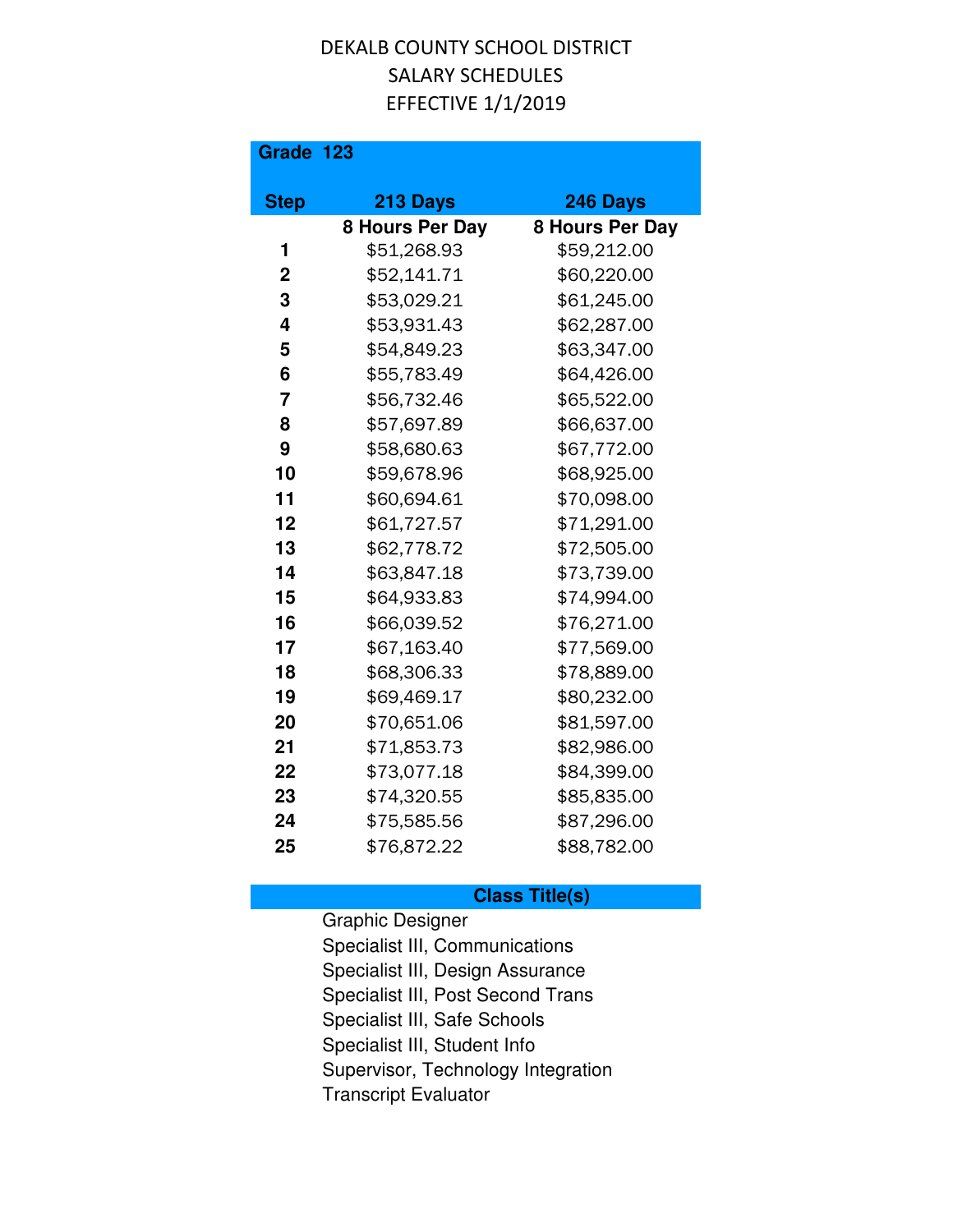| Grade 124      |                 |                 |  |
|----------------|-----------------|-----------------|--|
| <b>Step</b>    | 190 Days        | 246 Days        |  |
|                | 8 Hours Per Day | 8 Hours Per Day |  |
| 1              | \$48,019.80     | \$62,173.00     |  |
| $\mathbf 2$    | \$48,836.95     | \$63,231.00     |  |
| 3              | \$49,668.01     | \$64,307.00     |  |
| 4              | \$50,513.74     | \$65,402.00     |  |
| 5              | \$51,373.37     | \$66,515.00     |  |
| 6              | \$52,247.68     | \$67,647.00     |  |
| $\overline{7}$ | \$53,136.67     | \$68,798.00     |  |
| 8              | \$54,041.10     | \$69,969.00     |  |
| 9              | \$54,960.98     | \$71,160.00     |  |
| 10             | \$55,896.30     | \$72,371.00     |  |
| 11             | \$56,847.85     | \$73,603.00     |  |
| 12             | \$57,815.61     | \$74,856.00     |  |
| 13             | \$58,799.59     | \$76,130.00     |  |
| 14             | \$59,800.57     | \$77,426.00     |  |
| 15             | \$60,818.54     | \$78,744.00     |  |
| 16             | \$61,853.50     | \$80,084.00     |  |
| 17             | \$62,906.22     | \$81,447.00     |  |
| 18             | \$63,976.71     | \$82,833.00     |  |
| 19             | \$65,065.73     | \$84,243.00     |  |
| 20             | \$66,173.29     | \$85,677.00     |  |
| 21             | \$67,300.16     | \$87,136.00     |  |
| 22             | \$68,445.57     | \$88,619.00     |  |
| 23             | \$69,610.28     | \$90,127.00     |  |
| 24             | \$70,795.08     | \$91,661.00     |  |
| 25             | \$72,000.73     | \$93,222.00     |  |

### **Class Title(s)**

Analyst I, Systems Analyst, Budget 622 Analyst, Grants Analyst, Planning/GIS Coach, Student Engagement Web Developer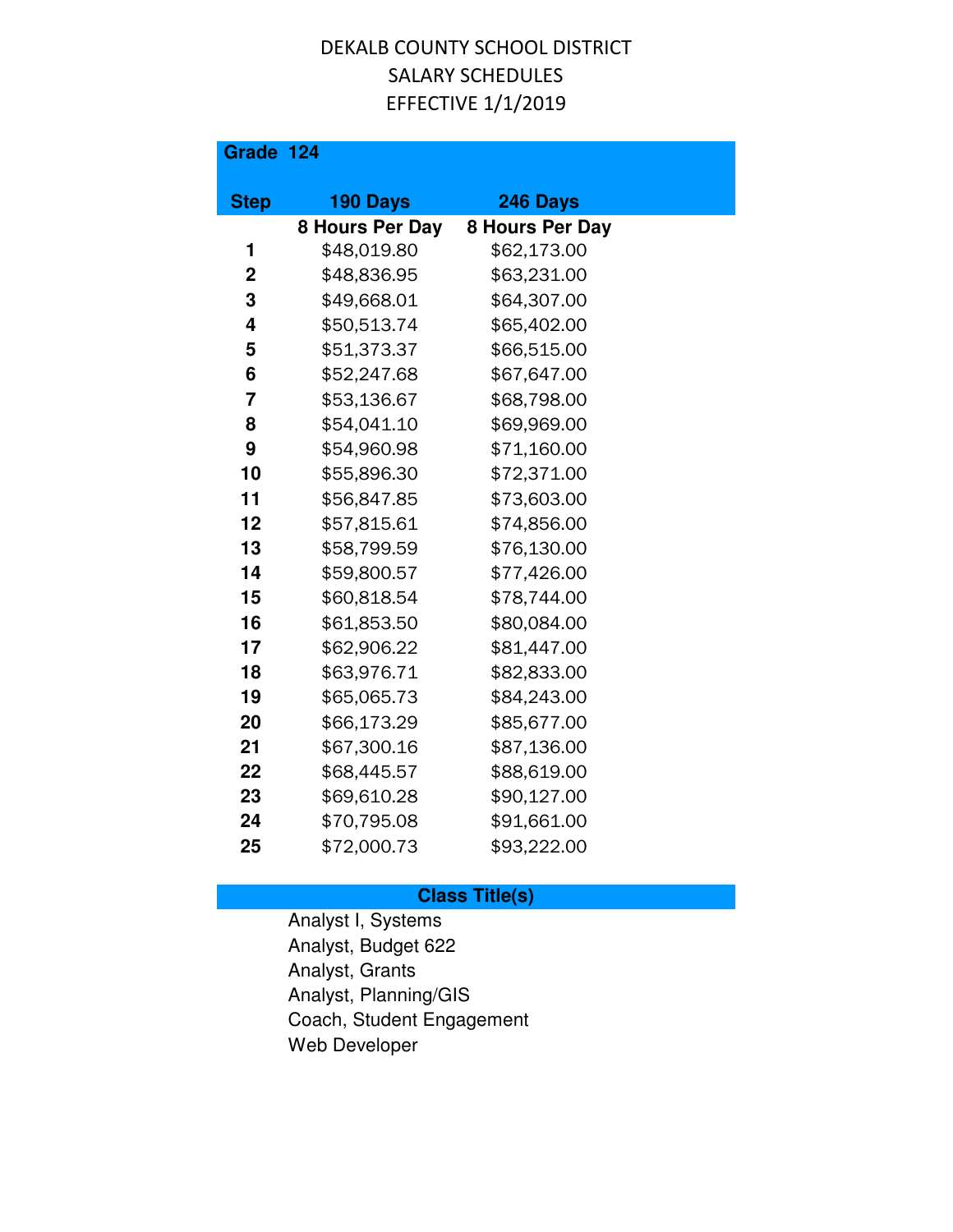| Grade 127      |                 |
|----------------|-----------------|
| <b>Step</b>    | 246 Days        |
|                | 8 Hours Per Day |
| 1              | \$71,972.00     |
| $\overline{2}$ | \$73,198.00     |
| 3              | \$74,443.00     |
| 4              | \$75,710.00     |
| 5              | \$76,999.00     |
| 6              | \$78,310.00     |
| $\overline{7}$ | \$79,643.00     |
| 8              | \$80,998.00     |
| 9              | \$82,377.00     |
| 10             | \$83,779.00     |
| 11             | \$85,205.00     |
| 12             | \$86,655.00     |
| 13             | \$88,130.00     |
| 14             | \$89,630.00     |
| 15             | \$91,156.00     |
| 16             | \$92,707.00     |
| 17             | \$94,285.00     |
| 18             | \$95,890.00     |
| 19             | \$97,522.00     |
| 20             | \$99,182.00     |
| 21             | \$100,870.00    |
| 22             | \$102,587.00    |
| 23             | \$104,333.00    |
| 24             | \$106,109.00    |
| 25             | \$107,916.00    |

#### **Class Title(s)**

Administrator, Database Analyst II, Systems Auditor, Senior School Engineer, Financial Systems Engineer, Systems Engineer, Systems Telecomm Facilitator, Instructional Tech Web Developer, Senior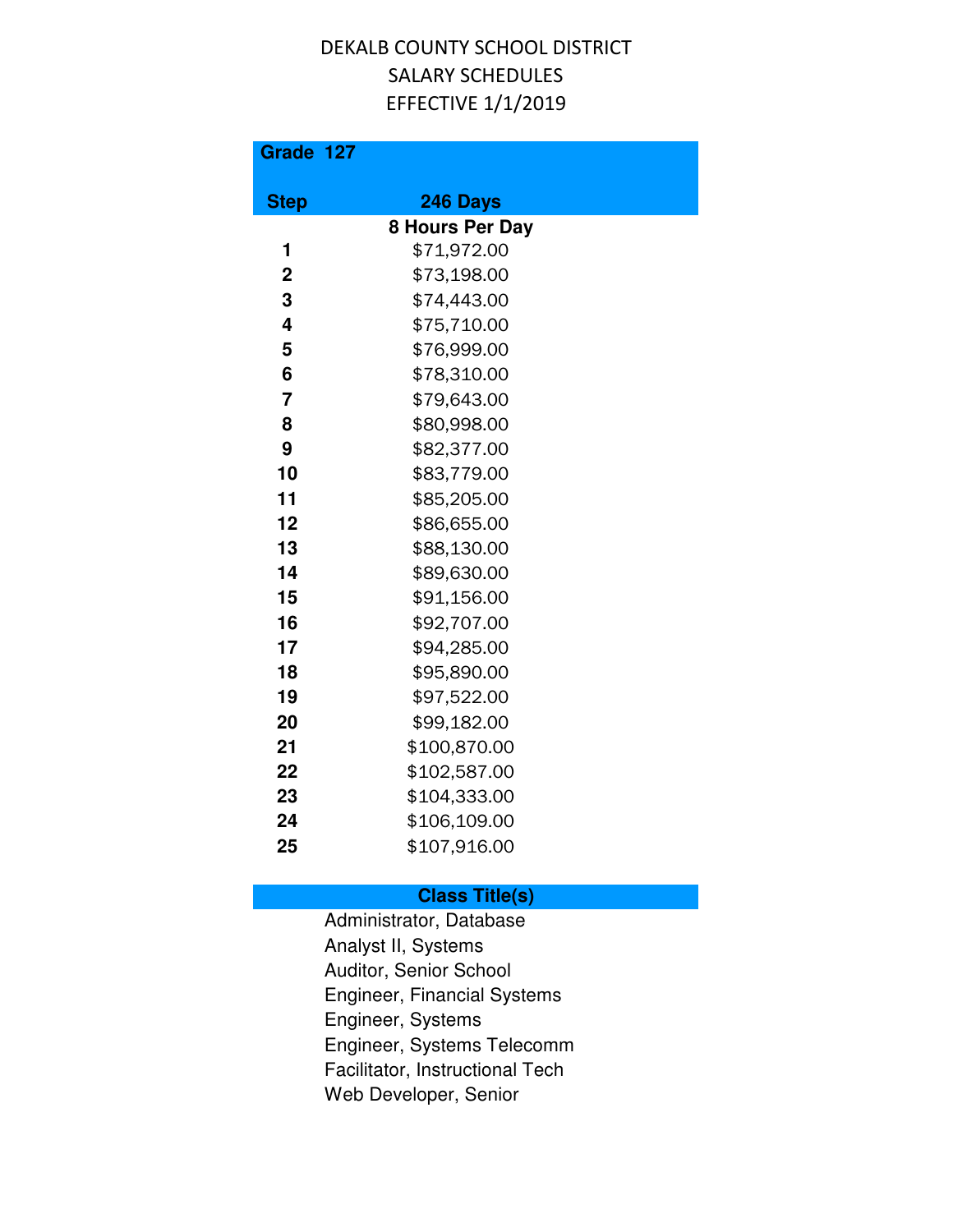| <b>Grade</b>            | 128             |  |
|-------------------------|-----------------|--|
| <b>Step</b>             | 246 Days        |  |
|                         | 8 Hours Per Day |  |
| 1                       | \$75,571.00     |  |
| $\overline{2}$          | \$76,857.00     |  |
| 3                       | \$78,166.00     |  |
| $\overline{\mathbf{4}}$ | \$79,496.00     |  |
| 5                       | \$80,849.00     |  |
| 6                       | \$82,225.00     |  |
| $\overline{7}$          | \$83,625.00     |  |
| 8                       | \$85,048.00     |  |
| 9                       | \$86,496.00     |  |
| 10                      | \$87,968.00     |  |
| 11                      | \$89,465.00     |  |
| 12                      | \$90,988.00     |  |
| 13                      | \$92,537.00     |  |
| 14                      | \$94,112.00     |  |
| 15                      | \$95,714.00     |  |
| 16                      | \$97,343.00     |  |
| 17                      | \$99,000.00     |  |
| 18                      | \$100,685.00    |  |
| 19                      | \$102,398.00    |  |
| 20                      | \$104,141.00    |  |
| 21                      | \$105,914.00    |  |
| 22                      | \$107,717.00    |  |
| 23                      | \$109,550.00    |  |
| 24                      | \$111,415.00    |  |
| 25                      | \$113,311.00    |  |
| <b>Class Title(s)</b>   |                 |  |

| Coordinator I, School Nutrition     | Manager I, Scheduling          |
|-------------------------------------|--------------------------------|
| <b>Facilitator, Teacher Quality</b> | Manager I, Special Projects    |
| Manager I, Accounting               | Manager I, Tech/Policy/Spec Pr |
| Manager I, Assistant Legal          | Manager I, Transportation      |
| Manager I, Asst. Legal Contract     | Manager I, Virtual Learning    |
| Manager I, IT Project               | Manager, Regional Project      |
| Manager I, Maint./Indoor Air        | Manager, Senior Project        |
| Manager I, Procurement              | Manager, Unit Enterprise Svcs  |
| Manager I, Reg Facilities           | Manager, Unit Support Services |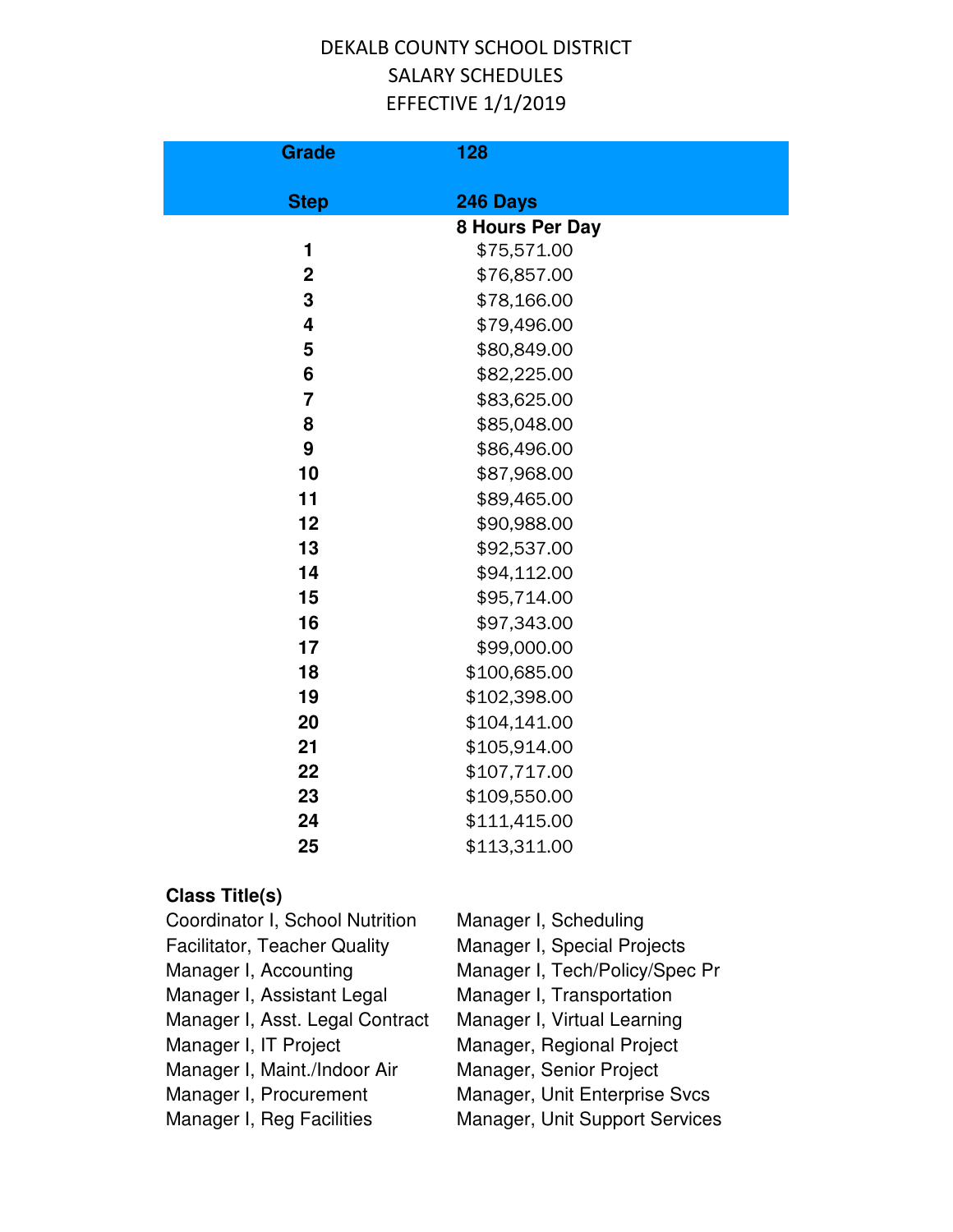Manager I, Regional Transporta Manager, Unit-State Reporting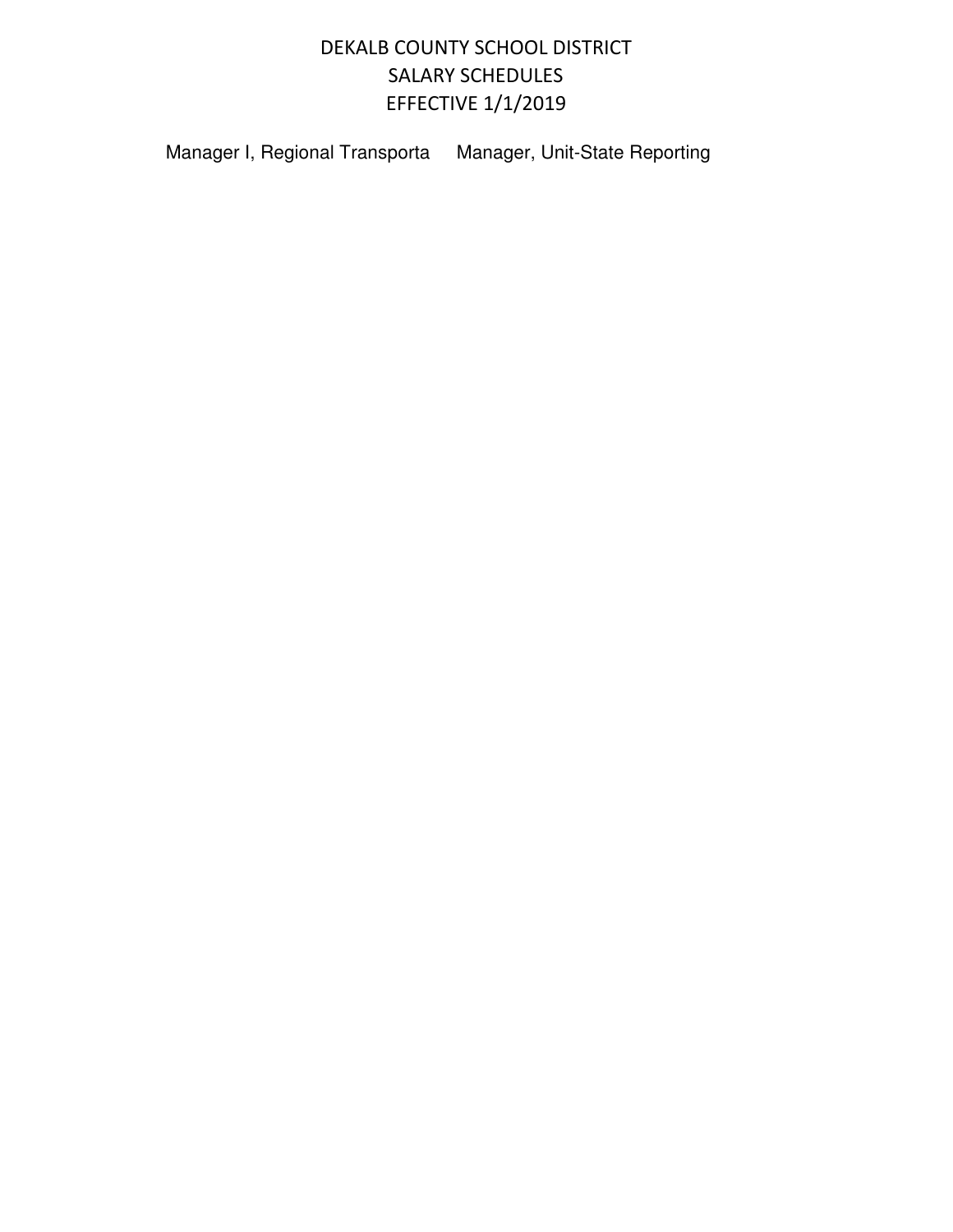| Grade 129               |                            |                                                                                   |                                |
|-------------------------|----------------------------|-----------------------------------------------------------------------------------|--------------------------------|
| <b>Step</b>             | 200 Days                   | 213 Days                                                                          | 246 Days                       |
|                         | 8 Hours Per Day            | 8 Hours Per Day                                                                   | 8 Hours Per Day                |
| 1                       | \$64,512.20                | \$68,705.49                                                                       | \$79,350.00                    |
| $\mathbf 2$             | \$65,609.76                | \$69,874.39                                                                       | \$80,700.00                    |
| 3                       | \$66,726.83                | \$71,064.07                                                                       | \$82,074.00                    |
| 4                       | \$67,862.60                | \$72,273.67                                                                       | \$83,471.00                    |
| 5                       | \$69,017.89                | \$73,504.05                                                                       | \$84,892.00                    |
| 6                       | \$70,191.87                | \$74,754.34                                                                       | \$86,336.00                    |
| $\overline{\mathbf{7}}$ | \$71,386.99                | \$76,027.15                                                                       | \$87,806.00                    |
| 8                       | \$72,602.44                | \$77,321.60                                                                       | \$89,301.00                    |
| 9                       | \$73,837.40                | \$78,636.83                                                                       | \$90,820.00                    |
| 10                      | \$75,094.31                | \$79,975.44                                                                       | \$92,366.00                    |
| 11                      | \$76,372.36                | \$81,336.56                                                                       | \$93,938.00                    |
| 12                      | \$77,672.36                | \$82,721.06                                                                       | \$95,537.00                    |
| 13                      | \$78,994.31                | \$84,128.94                                                                       | \$97,163.00                    |
| 14                      | \$80,339.02                | \$85,561.06                                                                       | \$98,817.00                    |
| 15                      | \$81,706.50                | \$87,017.43                                                                       | \$100,499.00                   |
| 16                      | \$83,097.56                | \$88,498.90                                                                       | \$102,210.00                   |
| 17                      | \$84,512.20                | \$90,005.49                                                                       | \$103,950.00                   |
| 18                      | \$85,950.41                | \$91,537.18                                                                       | \$105,719.00                   |
| 19                      | \$87,413.01                | \$93,094.85                                                                       | \$107,518.00                   |
| 20                      | \$88,900.81                | \$94,679.37                                                                       | \$109,348.00                   |
| 21                      | \$90,413.82                | \$96,290.72                                                                       | \$111,209.00                   |
| 22                      | \$91,952.85                | \$97,929.78                                                                       | \$113,102.00                   |
| 23                      | \$93,517.89                | \$99,596.55                                                                       | \$115,027.00                   |
| 24                      | \$95,109.76                | \$101,291.89                                                                      | \$116,985.00                   |
| 25                      | \$96,729.27                | \$103,016.67                                                                      | \$118,977.00                   |
|                         | <b>Class Title(s)</b>      |                                                                                   |                                |
|                         | Coord II - GNETS           | Coord II, FSC                                                                     | Coord II, School Media         |
|                         | Coord II, 504/HHB          | Coord II, Gifted & Talen                                                          | Coord II, Science              |
|                         | Coord II, AESP             | Coord II, IEP Compliance                                                          | Coord II, Social Studies       |
|                         | Coord II, Apprenticeship   | Coord II, Inst. Material                                                          | Coord II, Special/Exception    |
|                         | Coord II, Career Tech/In   | Coord II, K12 Health/PE                                                           | Coord II, STEM                 |
|                         | Coord II, Early Childhood  | Coord II, K-12 Music                                                              | Coord II, Student Assig        |
|                         | Coord II, Ed Media/Instr   | Coord II, Math                                                                    | Coord II, Transition           |
|                         | Coord II, Elem. S/E        | Coord II, Prof Development                                                        | Coord II, Vis Arts, Thtr, Dram |
|                         | Coord II, Eng. Learners    | Coord II, Regional                                                                | Coord II, World Language       |
|                         | Coord II, English Language | Coord II, Research Grant                                                          | <b>Lead Nurse</b>              |
|                         | Coord II, English/LA       | Coord II, S/E Compliance                                                          | Officer, Information Security  |
|                         | Coord II, Federal Prgms.   | Coord II, School Choice                                                           | Manager II, Architect          |
|                         |                            | Manager II, Unit-Student Info Manager II, Unit-Tech & Support Assistant Principal |                                |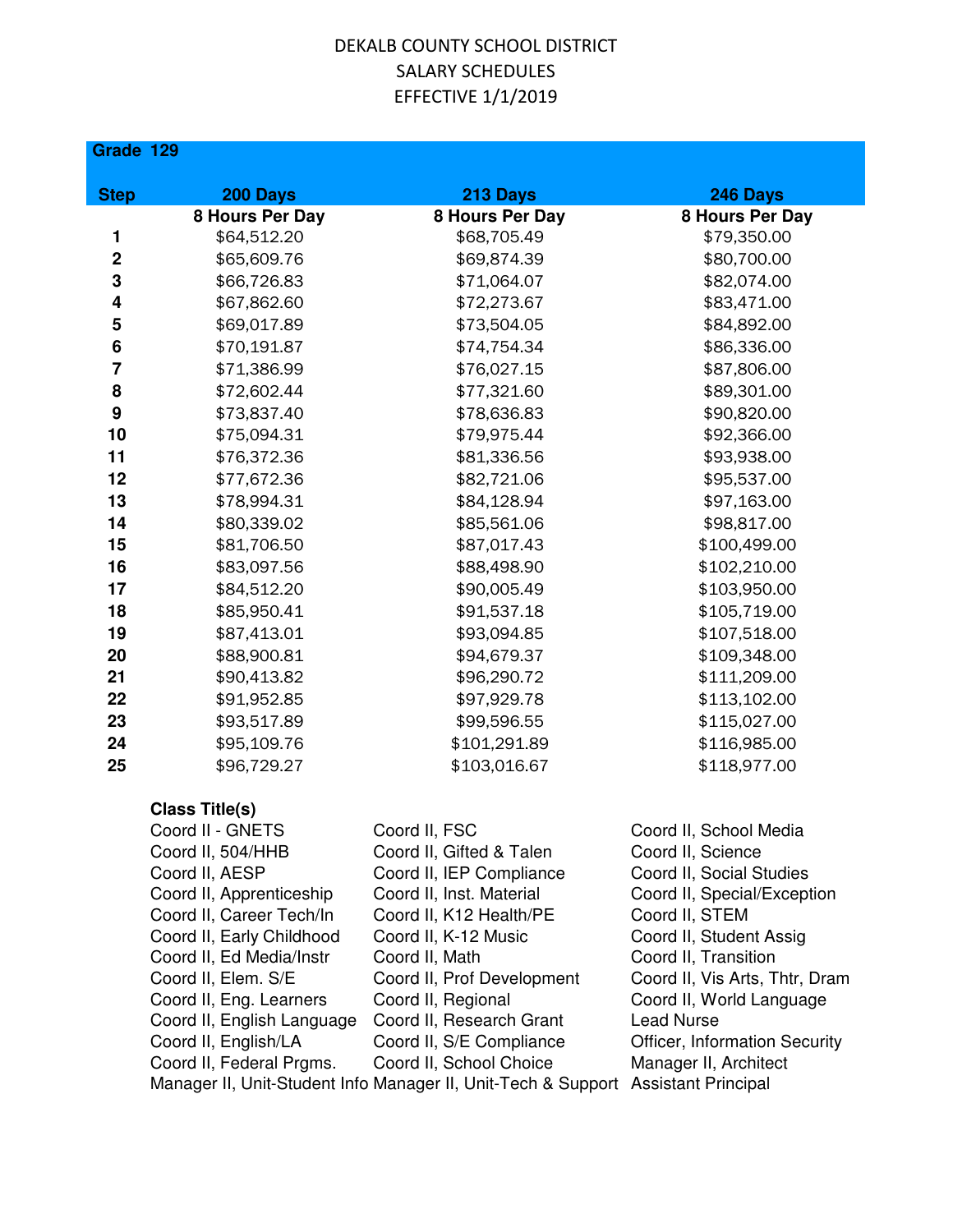| <b>Grade</b>            | 130             |
|-------------------------|-----------------|
| <b>Step</b>             | 246 Days        |
|                         | 8 Hours Per Day |
| 1                       | \$83,317.00     |
| $\overline{2}$          | \$84,735.00     |
| $\mathbf 3$             | \$86,178.00     |
| $\overline{\mathbf{4}}$ | \$87,644.00     |
| 5                       | \$89,136.00     |
| $6\phantom{1}$          | \$90,653.00     |
| $\overline{7}$          | \$92,196.00     |
| 8                       | \$93,766.00     |
| $\boldsymbol{9}$        | \$95,362.00     |
| 10                      | \$96,985.00     |
| 11                      | \$98,635.00     |
| 12                      | \$100,314.00    |
| 13                      | \$102,022.00    |
| 14                      | \$103,758.00    |
| 15                      | \$105,524.00    |
| 16                      | \$107,320.00    |
| 17                      | \$109,147.00    |
| 18                      | \$111,005.00    |
| 19                      | \$112,894.00    |
| 20                      | \$114,816.00    |
| 21                      | \$116,770.00    |
| 22                      | \$118,757.00    |
| 23                      | \$120,779.00    |
| 24                      | \$122,835.00    |
| 25                      | \$124,926.00    |
|                         |                 |

| Coach, Lead Academic           | Manager III, HCM Staffing      |
|--------------------------------|--------------------------------|
| Coordinator III - GNETS        | Manager III, Human Capital     |
| Manager III, Accounting        | Manager III, Instructional Tec |
| Manager III, Accts Payable     | Manager III, IT PMO            |
| Manager III, Application Dev   | Manager III, Payroll           |
| Manager III, Budget            | Manager III, Purchasing        |
| Manager III, Comm & Production | Manager III, Special Projects  |
| Manager III, Comp & Insurance  | Manager III, Student Info Sys  |
| Manager III, Construction      | Manager III, Supply Chain      |
|                                |                                |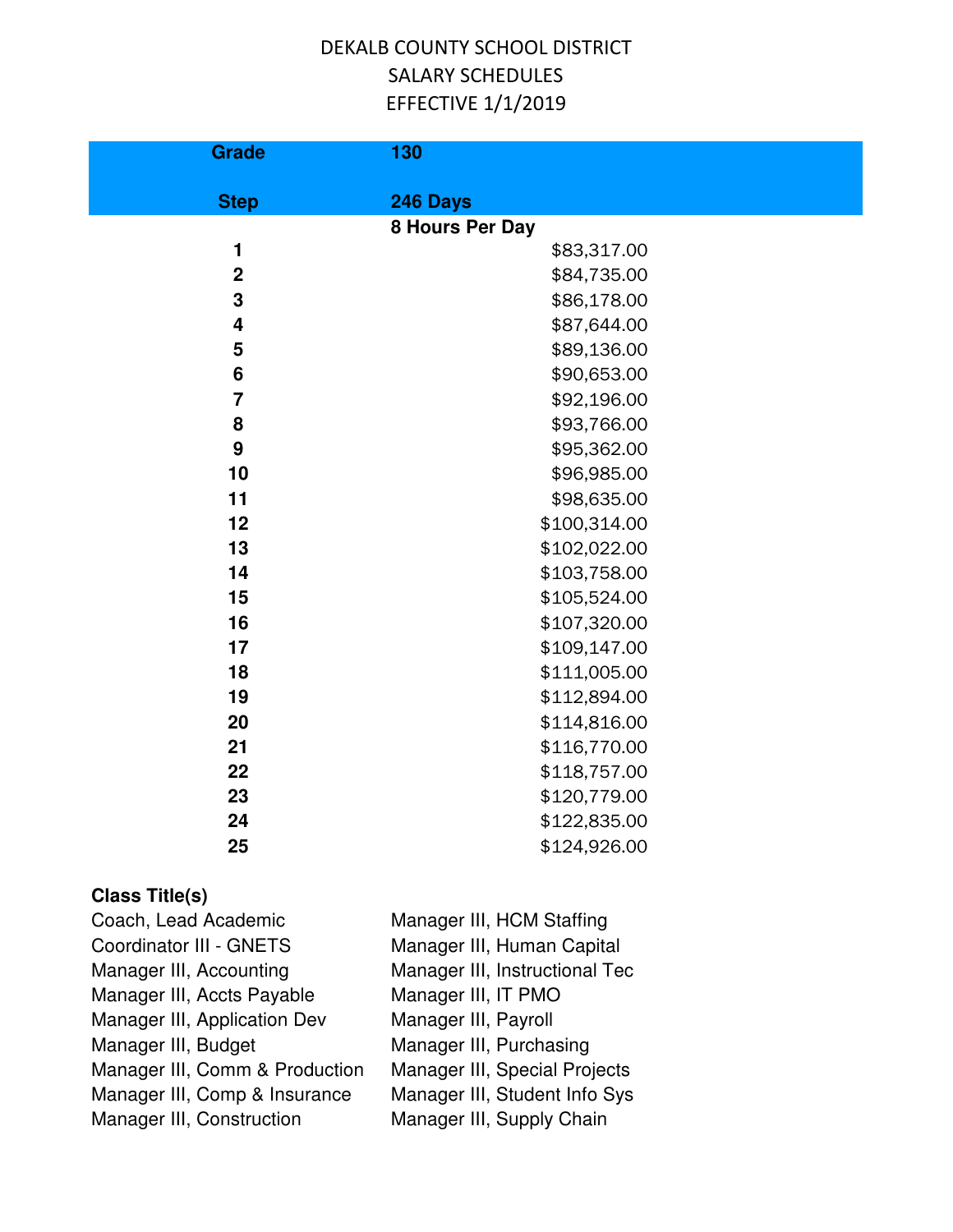Manager III, Enterprise System Manager III, Total Rewards<br>Manager III, Facilities Mainte Manager, Info System HCM Manager III, Facilities Mainte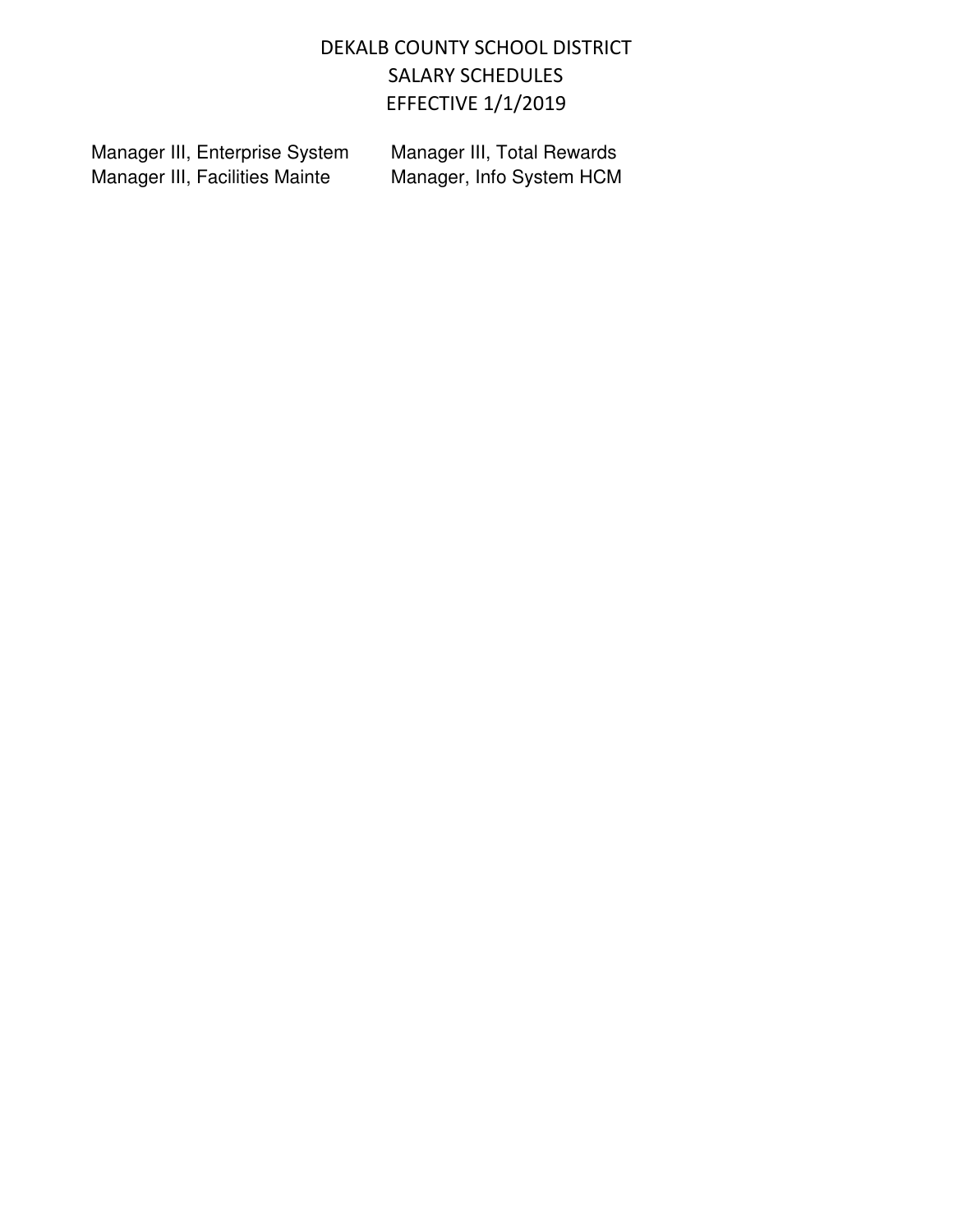| <b>Grade</b>   | 134             |
|----------------|-----------------|
| <b>Step</b>    | 246 Days        |
|                | 8 Hours Per Day |
| 1              | \$101,273.00    |
| $\overline{2}$ | \$102,996.00    |
| 3              | \$104,749.00    |
| 4              | \$106,532.00    |
| 5              | \$108,346.00    |
| 6              | \$110,190.00    |
| $\overline{7}$ | \$112,065.00    |
| 8              | \$113,973.00    |
| 9              | \$115,913.00    |
| 10             | \$117,885.00    |
| 11             | \$119,892.00    |
| 12             | \$121,933.00    |
| 13             | \$124,008.00    |
| 14             | \$126,119.00    |
| 15             | \$128,265.00    |
| 16             | \$130,449.00    |
| 17             | \$132,669.00    |
| 18             | \$134,927.00    |
| 19             | \$137,224.00    |
| 20             | \$139,559.00    |
| 21             | \$141,935.00    |
| 22             | \$144,350.00    |
| 23             | \$146,807.00    |
| 24             | \$149,306.00    |
| 25             | \$151,848.00    |

| Director, Athletics Community   | Director, Leadership Development  |
|---------------------------------|-----------------------------------|
| Director, Audits & Compliance   | Director, Planning/SPLOST Prog    |
| Director, Budget/Staff/Sched    | Director, Public Safety           |
| Director, Bus & Transp Svcs     | Director, Risk Management         |
| Director, Charters, School Gov  | Director, Safe Schools            |
| Director, Comm & Marketing      | Director, School Options          |
| Director, CTAE                  | <b>Director, Special Projects</b> |
| Director, Design & Construction | <b>Director, Support Services</b> |
| Director, Ed. Media/Inst.       | Director, Title I                 |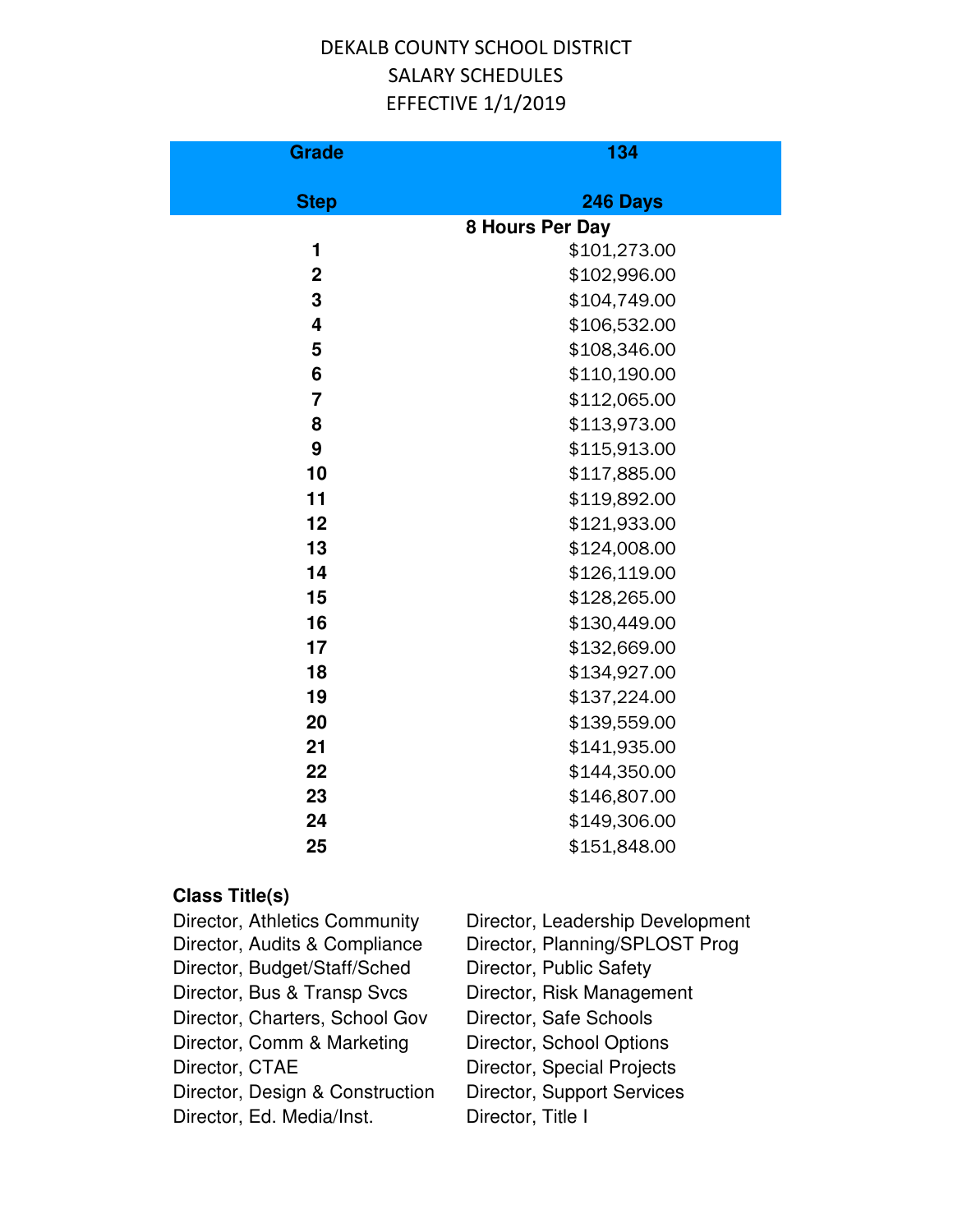| Director, ELL Studies Program  |  |
|--------------------------------|--|
| Director, Fernbank             |  |
| Director, Fleet & Spec Transpo |  |
| Director, GLRS                 |  |
| Director, GNETS Program        |  |

Director, Title II A Director, Total Rewards Director, Virtual Learning Principal, Elem School Principal, Special Ed. Center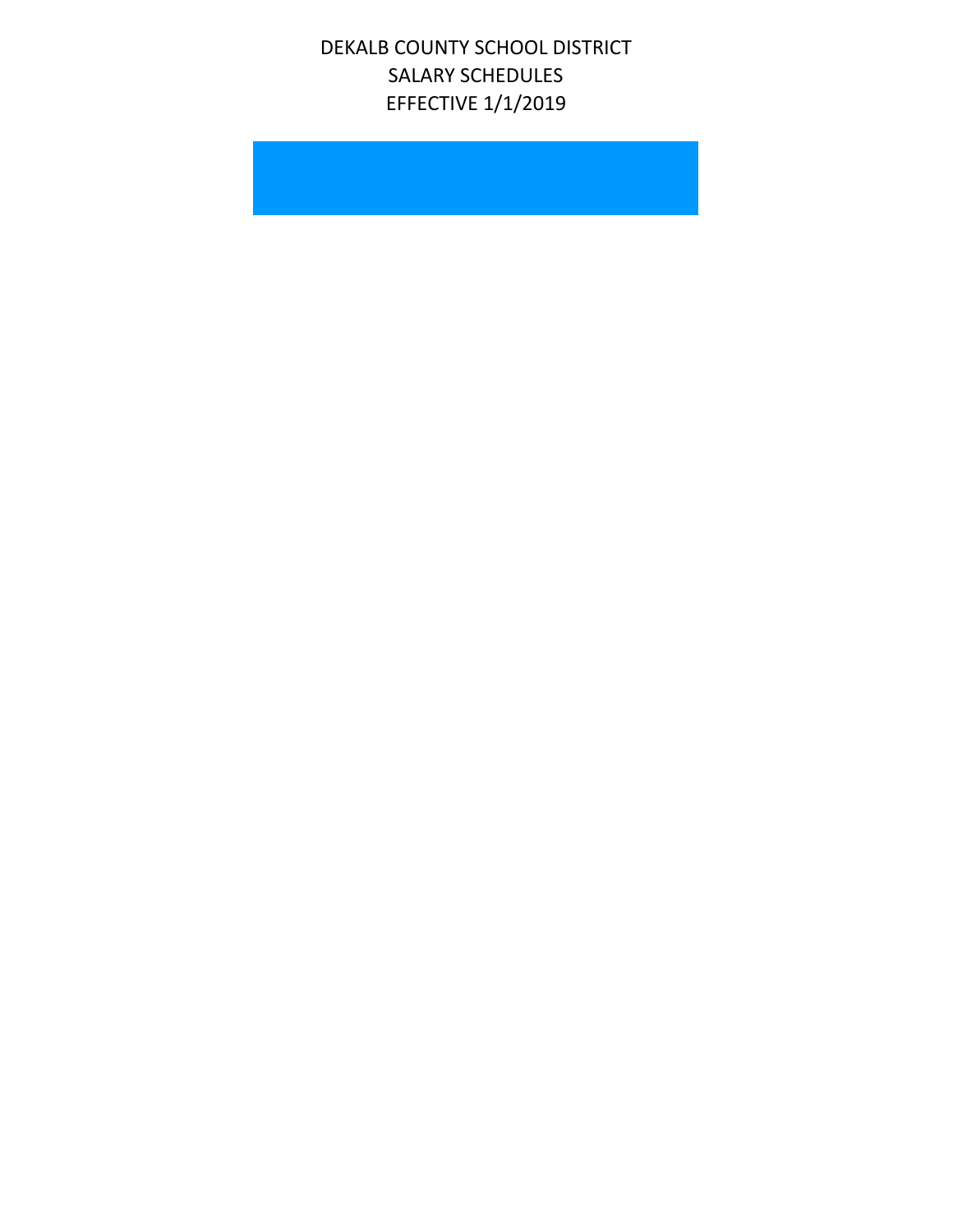| <b>Grade</b>   | 135             |
|----------------|-----------------|
| <b>Step</b>    | 246 Days        |
|                | 8 Hours Per Day |
| 1              | \$106,336.00    |
| $\mathbf 2$    | \$108,146.00    |
| 3              | \$109,987.00    |
| 4              | \$111,859.00    |
| 5              | \$113,763.00    |
| 6              | \$115,699.00    |
| $\overline{7}$ | \$117,668.00    |
| 8              | \$119,671.00    |
| 9              | \$121,708.00    |
| 10             | \$123,780.00    |
| 11             | \$125,887.00    |
| 12             | \$128,029.00    |
| 13             | \$130,208.00    |
| 14             | \$132,425.00    |
| 15             | \$134,679.00    |
| 16             | \$136,971.00    |
| 17             | \$139,302.00    |
| 18             | \$141,673.00    |
| 19             | \$144,085.00    |
| 20             | \$146,537.00    |
| 21             | \$149,031.00    |
| 22             | \$151,568.00    |
| 23             | \$154,148.00    |
| 24             | \$156,771.00    |
| 25             | \$159,440.00    |

# **Class Title(s)**

Principal, Middle School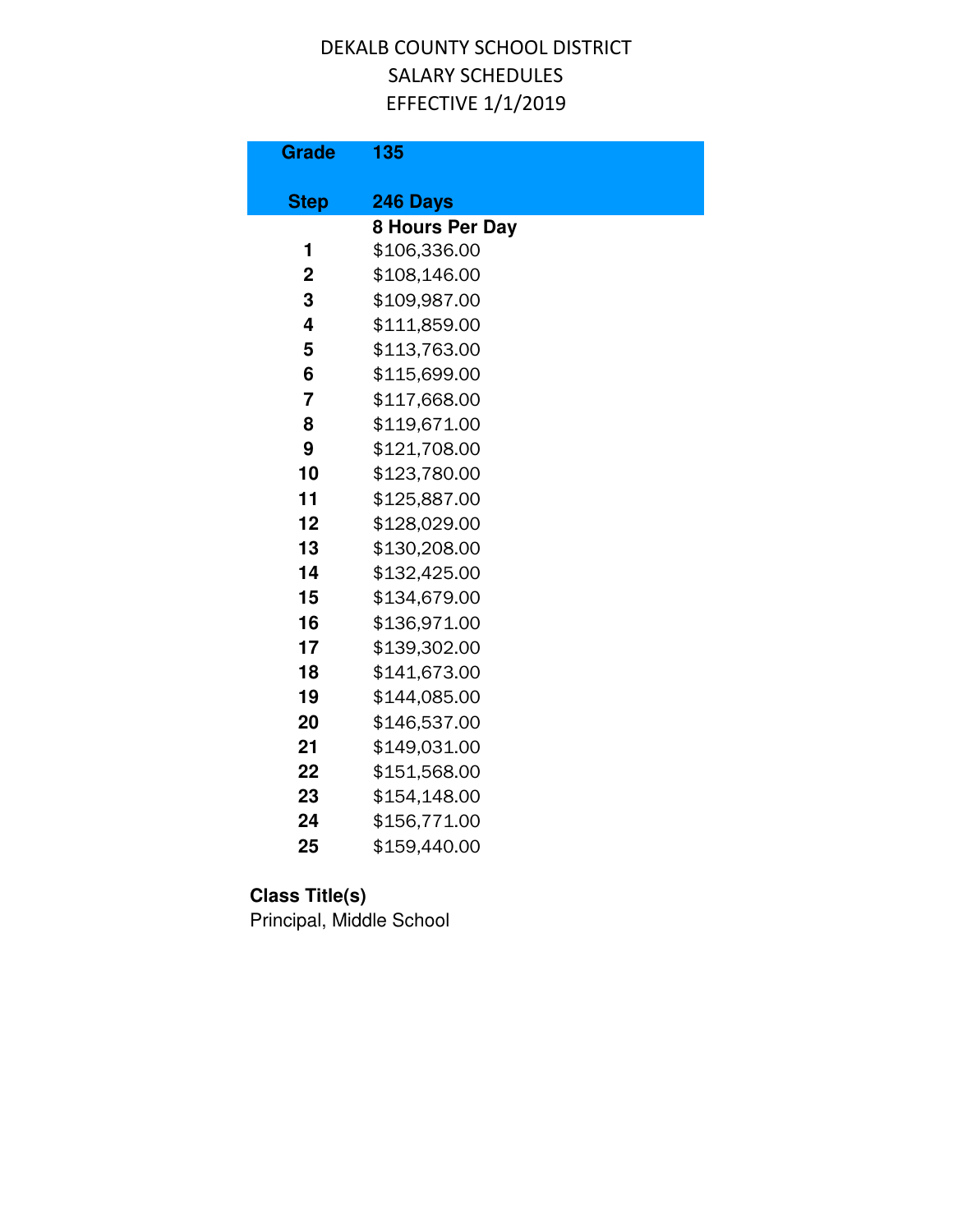| <b>Grade</b>   | 136                    |
|----------------|------------------------|
| <b>Step</b>    | 246 Days               |
|                | <b>8 Hours Per Day</b> |
| 1              | \$111,653.00           |
| $\mathbf 2$    | \$113,553.00           |
| 3              | \$115,486.00           |
| 4              | \$117,452.00           |
| 5              | \$119,451.00           |
| 6              | \$121,484.00           |
| $\overline{7}$ | \$123,552.00           |
| 8              | \$125,655.00           |
| 9              | \$127,794.00           |
| 10             | \$129,969.00           |
| 11             | \$132,181.00           |
| 12             | \$134,431.00           |
| 13             | \$136,719.00           |
| 14             | \$139,046.00           |
| 15             | \$141,413.00           |
| 16             | \$143,819.00           |
| 17             | \$146,267.00           |
| 18             | \$148,757.00           |
| 19             | \$151,289.00           |
| 20             | \$153,864.00           |
| 21             | \$156,483.00           |
| 22             | \$159,146.00           |
| 23             | \$161,855.00           |
| 24             | \$164,610.00           |
| 25             | \$167,412.00           |

# **Class Title(s)**

Principal, High School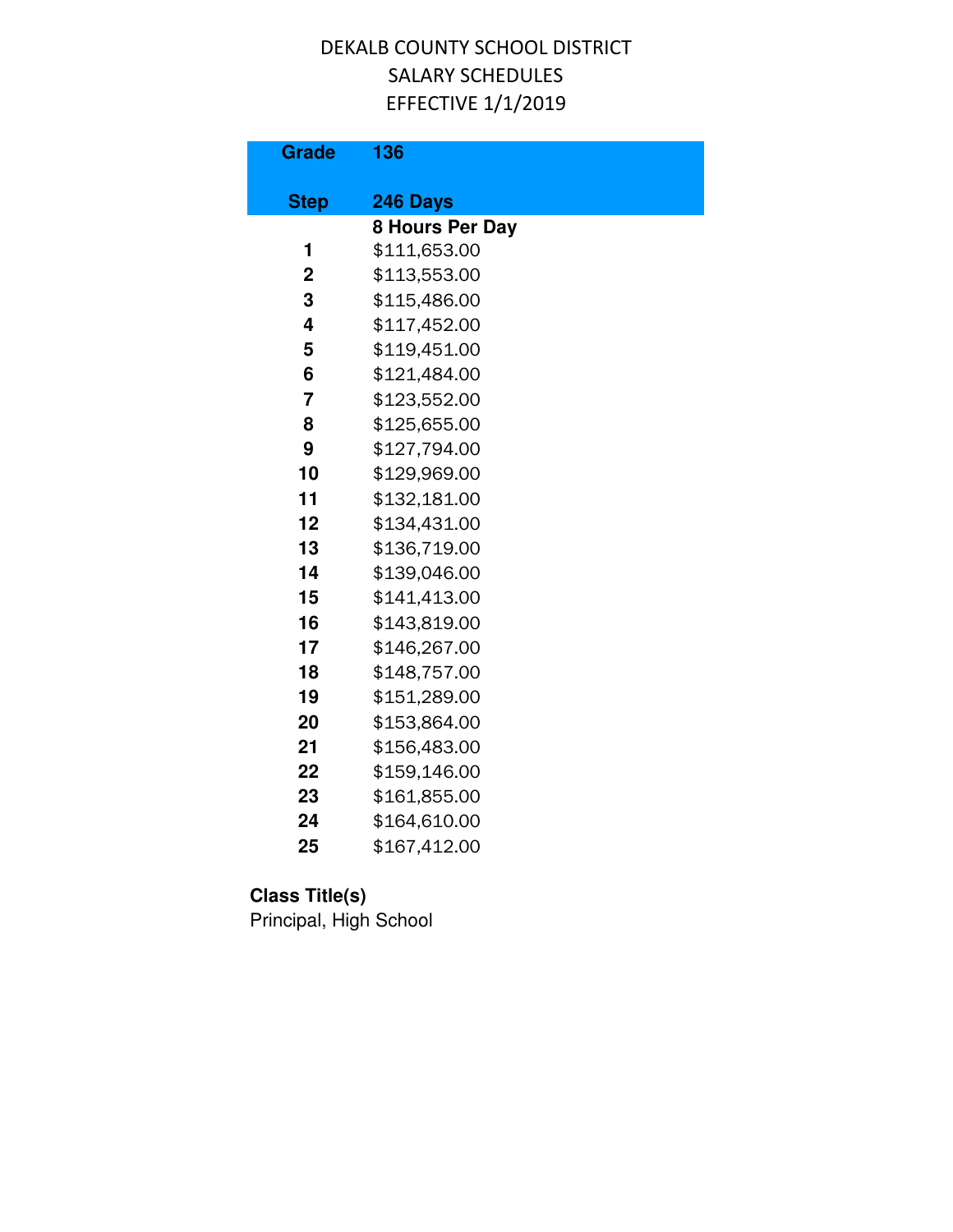| <b>Grade</b>     | 137             |
|------------------|-----------------|
| <b>Step</b>      | 246 Days        |
|                  | 8 Hours Per Day |
| 1                | \$117,236.00    |
| $\boldsymbol{2}$ | \$119,231.00    |
| 3                | \$121,260.00    |
| 4                | \$123,324.00    |
| 5                | \$125,423.00    |
| 6                | \$127,558.00    |
| 7                | \$129,729.00    |
| 8                | \$131,938.00    |
| 9                | \$134,183.00    |
| 10               | \$136,467.00    |
| 11               | \$138,790.00    |
| 12               | \$141,152.00    |
| 13               | \$143,555.00    |
| 14               | \$145,998.00    |
| 15               | \$148,483.00    |
| 16               | \$151,010.00    |
| 17               | \$153,581.00    |
| 18               | \$156,195.00    |
| 19               | \$158,853.00    |
| 20               | \$161,557.00    |
| 21               | \$164,307.00    |
| 22               | \$167,104.00    |
| 23               | \$169,948.00    |
| 24               | \$172,841.00    |
| 25               | \$175,783.00    |

**Class Title(s)**

Exec. Dir - Spec Projects Exec. Director PL & LD Exec. Director, Athletics Exec. Director, Curr & Instruc Exec. Director, Federal Program Exec. Director, Federal Program Exec. Director, Leadership Exec. Director, Operations Exec. Director, RAG